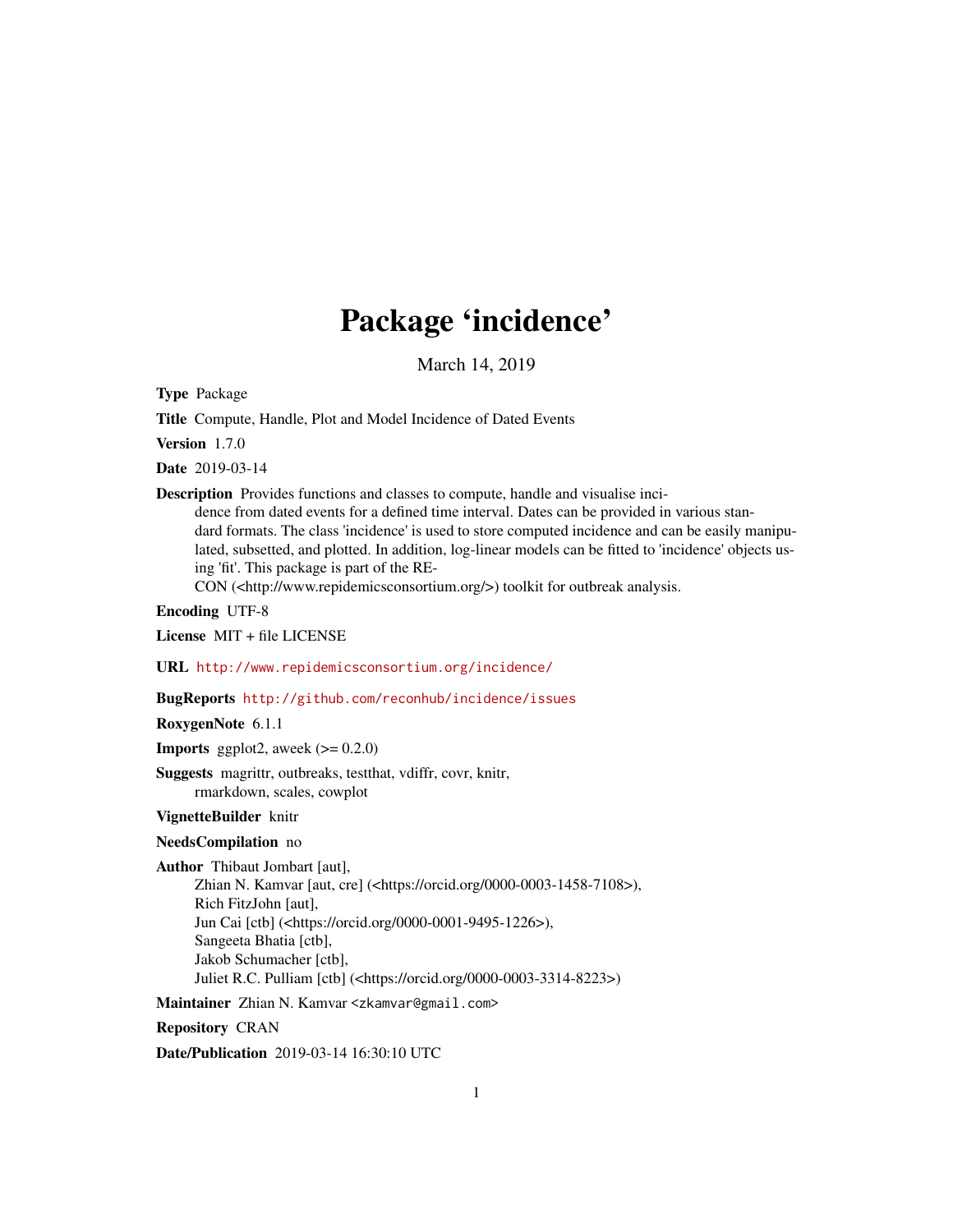## <span id="page-1-0"></span>R topics documented:

|                                                                                                                                                                         | $\overline{4}$ |
|-------------------------------------------------------------------------------------------------------------------------------------------------------------------------|----------------|
|                                                                                                                                                                         | 5              |
|                                                                                                                                                                         | 6              |
|                                                                                                                                                                         | - 8            |
|                                                                                                                                                                         | 9              |
|                                                                                                                                                                         |                |
|                                                                                                                                                                         |                |
|                                                                                                                                                                         |                |
|                                                                                                                                                                         |                |
|                                                                                                                                                                         |                |
|                                                                                                                                                                         |                |
|                                                                                                                                                                         |                |
|                                                                                                                                                                         |                |
|                                                                                                                                                                         |                |
| subset incidence $\ldots$ $\ldots$ $\ldots$ $\ldots$ $\ldots$ $\ldots$ $\ldots$ $\ldots$ $\ldots$ $\ldots$ $\ldots$ $\ldots$ $\ldots$ $\ldots$ $\ldots$ $\frac{27}{27}$ |                |
|                                                                                                                                                                         |                |

#### **Index** [29](#page-28-0)

as.data.frame.incidence

*Conversion of incidence objects*

## Description

These functions convert incidence objects into other classes.

#### Usage

```
## S3 method for class 'incidence'
as.data.frame(x, \ldots, \text{long} = \text{FALSE})as.incidence(x, ...)
## S3 method for class 'matrix'
as.incidence(x, dates = NULL, interval = NULL,standard = TRUE, isoweeks = standard, ...)
## S3 method for class 'data.frame'
as.incidence(x, dates = NULL, interval = NULL,
  isoweeks = TRUE, ...## S3 method for class 'numeric'
as.incidence(x, dates = NULL, interval = NULL,
  isoweeks = TRUE, ...
```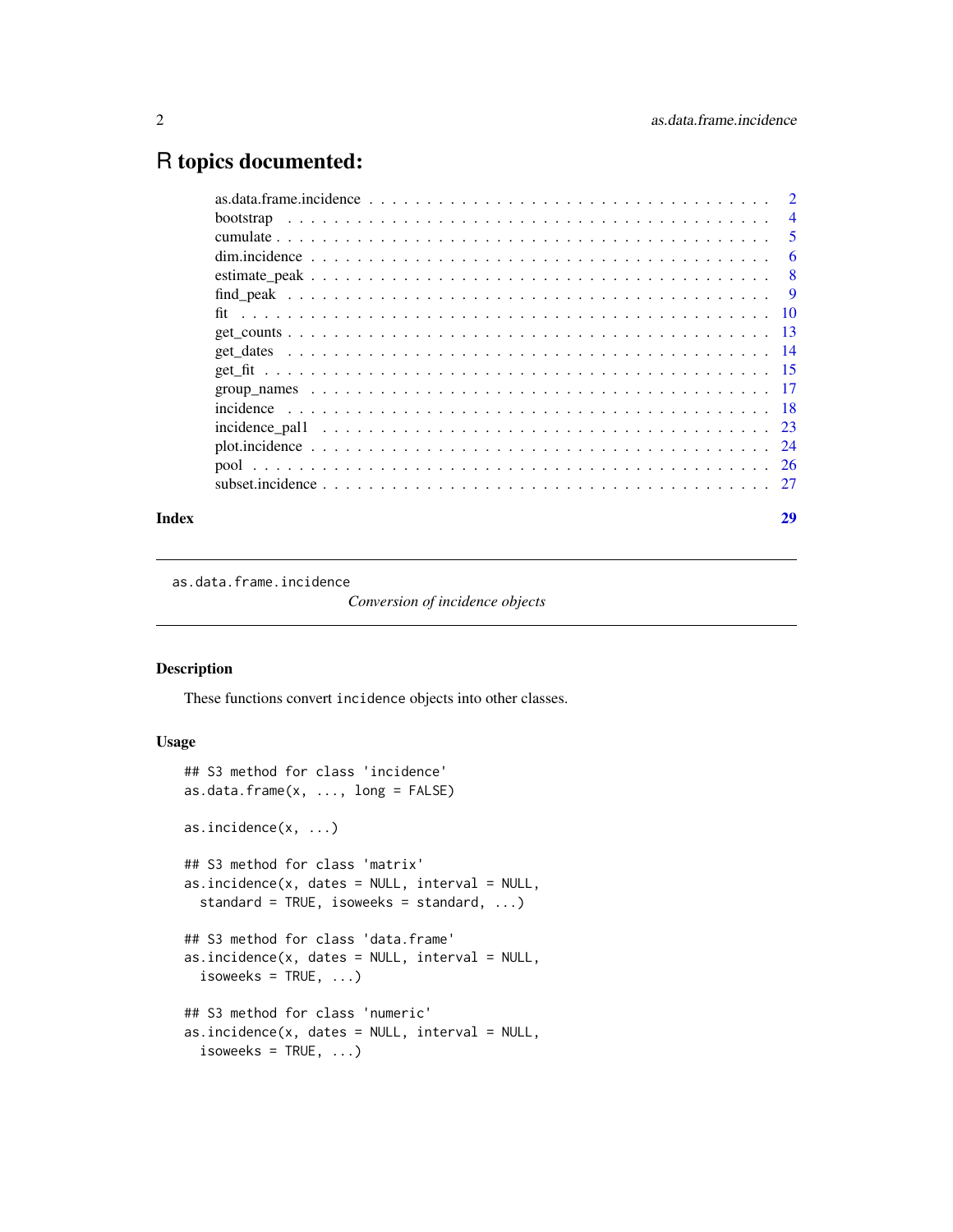#### <span id="page-2-0"></span>Arguments

| $\mathsf{x}$ | An incidence object, or an object to be converted as incidence (see details).                                                                                                                                                       |
|--------------|-------------------------------------------------------------------------------------------------------------------------------------------------------------------------------------------------------------------------------------|
| .            | Further arguments passed to other functions (no used).                                                                                                                                                                              |
| long         | A logical indicating if the output data frame should be 'long', i.e. where a single<br>column containing 'groups' is added in case of data computed on several groups.                                                              |
| dates        | A vector of dates, each corresponding to the (inclusive) lower limit of the bins.                                                                                                                                                   |
| interval     | An integer indicating the time interval used in the computation of the incidence.<br>If NULL, it will be determined from the first time interval between provided<br>dates. If only one date is provided, it will trigger an error. |
| standard     | A logical indicating whether standardised dates should be used. Defaults to<br>TRUE.                                                                                                                                                |
| isoweeks     | Deprecated. Use standard.                                                                                                                                                                                                           |

#### Details

Conversion to incidence objects should only be done when the original dates are not available. In such case, the argument x should be a matrix corresponding to the \$counts element of an incidence object, i.e. giving counts with time intervals in rows and named groups in columns. In the absence of groups, a single unnamed columns should be given. data. frame and vectors will be coerced to a matrix.

## Author(s)

Thibaut Jombart <thibautjombart@gmail.com>, Rich Fitzjohn

### See Also

the [incidence\(\)](#page-17-1) function to generate the 'incidence' objects.

```
## create fake data
data <- c(0,1,1,2,1,3,4,5,5,5,5,4,4,26,6,7,9)
sex <- sample(c("m","f"), length(data), replace=TRUE)
## get incidence per group (sex)
i <- incidence(data, groups = sex)
i
plot(i)
## convert to data.frame
as.data.frame(i)
## same, 'long format'
as.data.frame(i, long = TRUE)
```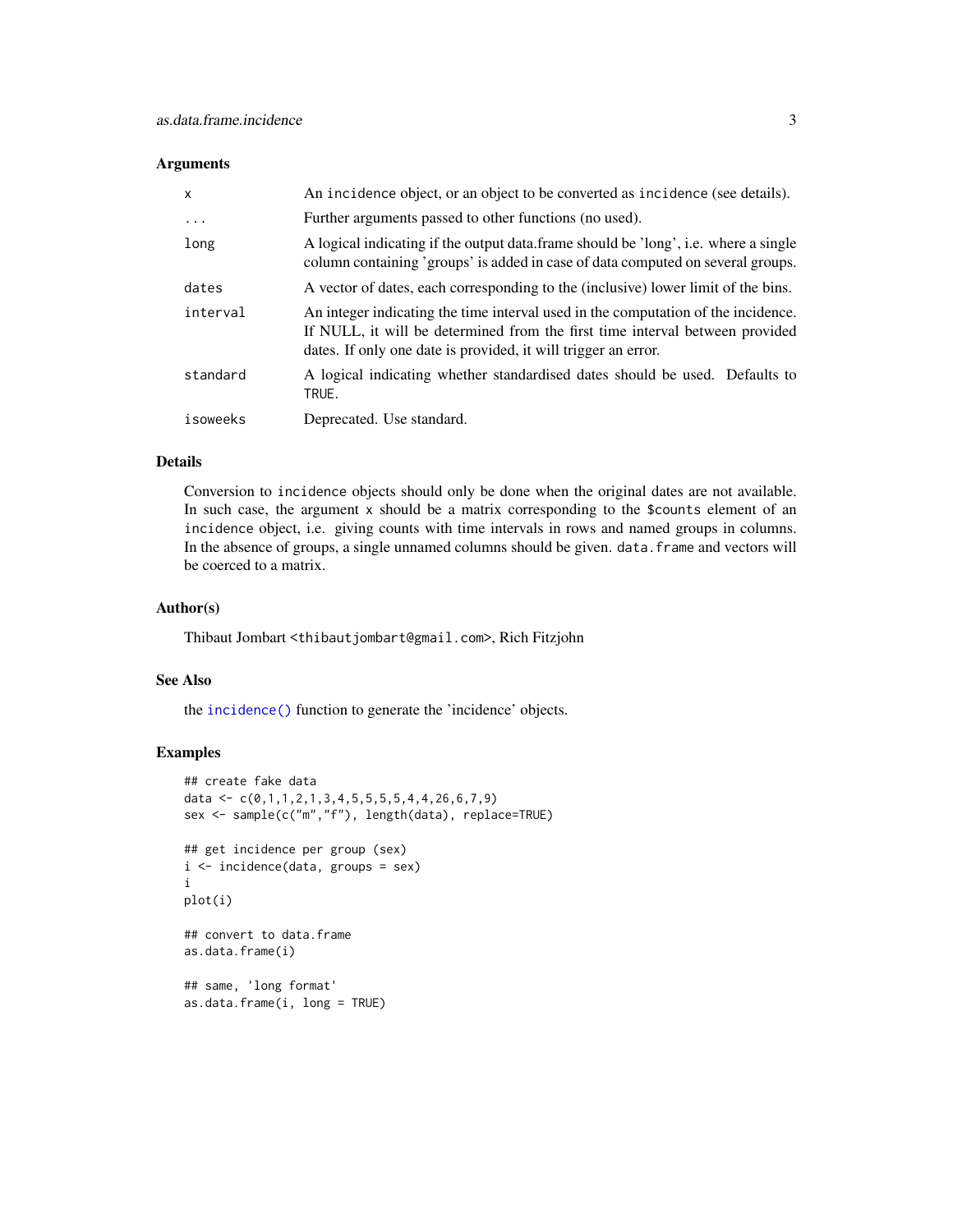<span id="page-3-0"></span>4 bootstrap

```
## conversion from a matrix of counts to an incidence object
i$counts
new_i <- as.incidence(i$counts, i$dates)
new_i
all.equal(i, new_i)
```
bootstrap *Bootstrap incidence time series*

#### Description

This function can be used to bootstrap incidence objects. Bootstrapping is done by sampling with replacement the original input dates. See details for more information on how this is implemented.

#### Usage

bootstrap(x, randomise\_groups = FALSE)

## Arguments

x An incidence object.

randomise\_groups

A logical indicating whether groups should be randomised as well in the resampling procedure; respective group sizes will be preserved, but this can be used to remove any group-specific temporal dynamics. If FALSE (default), data are resampled within groups.

## Details

As original data are not stored in incidence objects, the bootstrapping is achieved by multinomial sampling of date bins weighted by their relative incidence.

#### Value

An incidence object.

## Author(s)

Thibaut Jombart <thibautjombart@gmail.com>

## See Also

[incidence::find\\_peak](#page-0-0) to use estimate peak date using bootstrap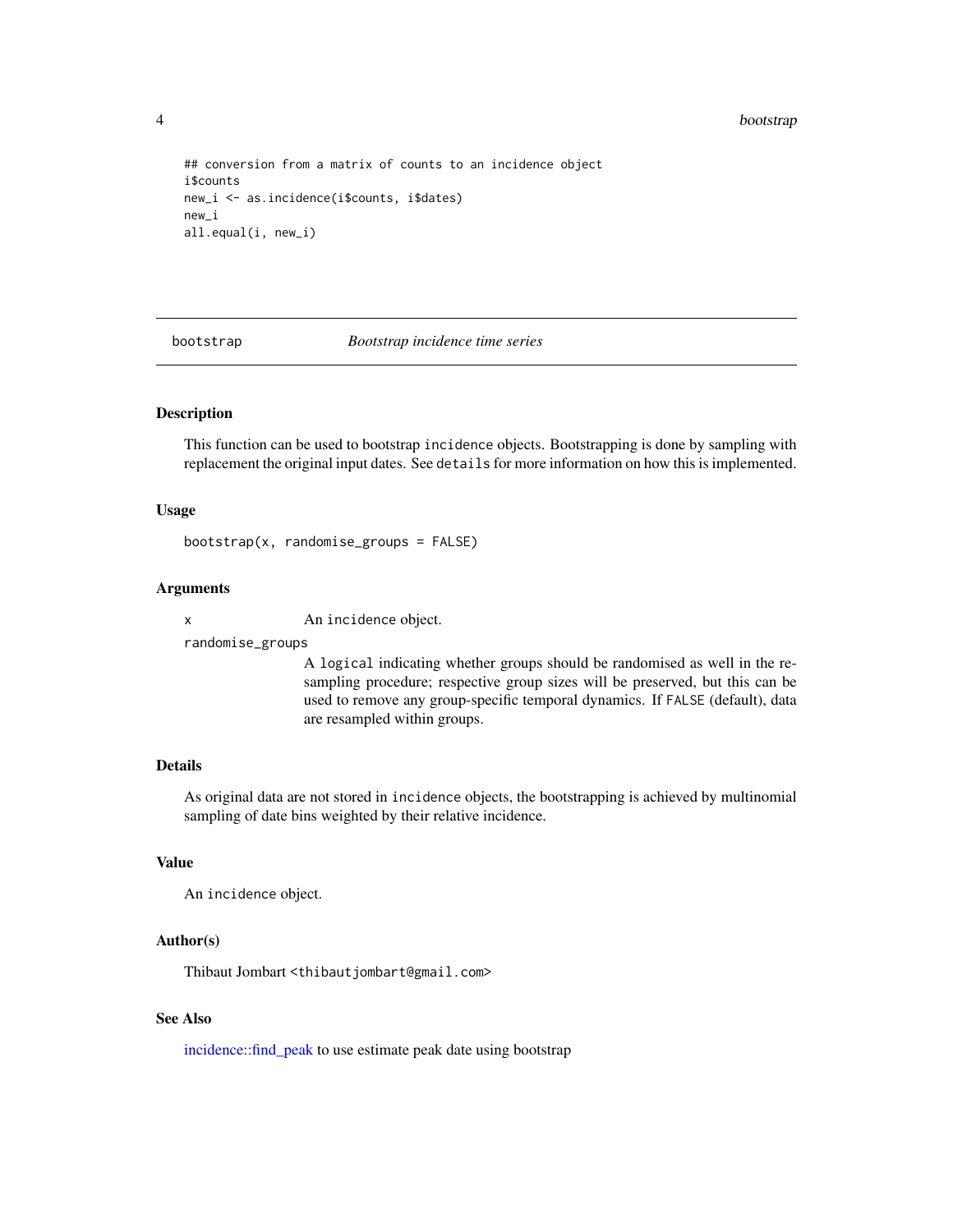#### <span id="page-4-0"></span>cumulate 5 and 5 and 5 and 5 and 5 and 5 and 5 and 5 and 5 and 5 and 5 and 5 and 5 and 5 and 5 and 5 and 5 and 5 and 5 and 5 and 5 and 5 and 5 and 5 and 5 and 5 and 5 and 5 and 5 and 5 and 5 and 5 and 5 and 5 and 5 and 5 a

## Examples

```
if (require(outbreaks) && require(ggplot2)) { withAutoprint({
 i <- incidence(fluH7N9_china_2013$date_of_onset)
 i
 plot(i)
 ## one simple bootstrap
 x <- bootstrap(i)
 x
 plot(x)
})}
```
#### cumulate *Compute cumulative 'incidence'*

## Description

cumulate is an S3 generic to compute cumulative numbers, with methods for different types of objects:

#### Usage

```
cumulate(x)
## Default S3 method:
cumulate(x)
## S3 method for class 'incidence'
```
cumulate(x)

#### Arguments

x An incidence object.

## Details

- default method is a wrapper for cumsum
- incidence objects: computes cumulative incidence over time
- projections objects: same, for projections objects, implemented in the similarly named package; see ?cumulate.projections for more information, after loading the package

#### Author(s)

Thibaut Jombart <thibautjombart@gmail.com>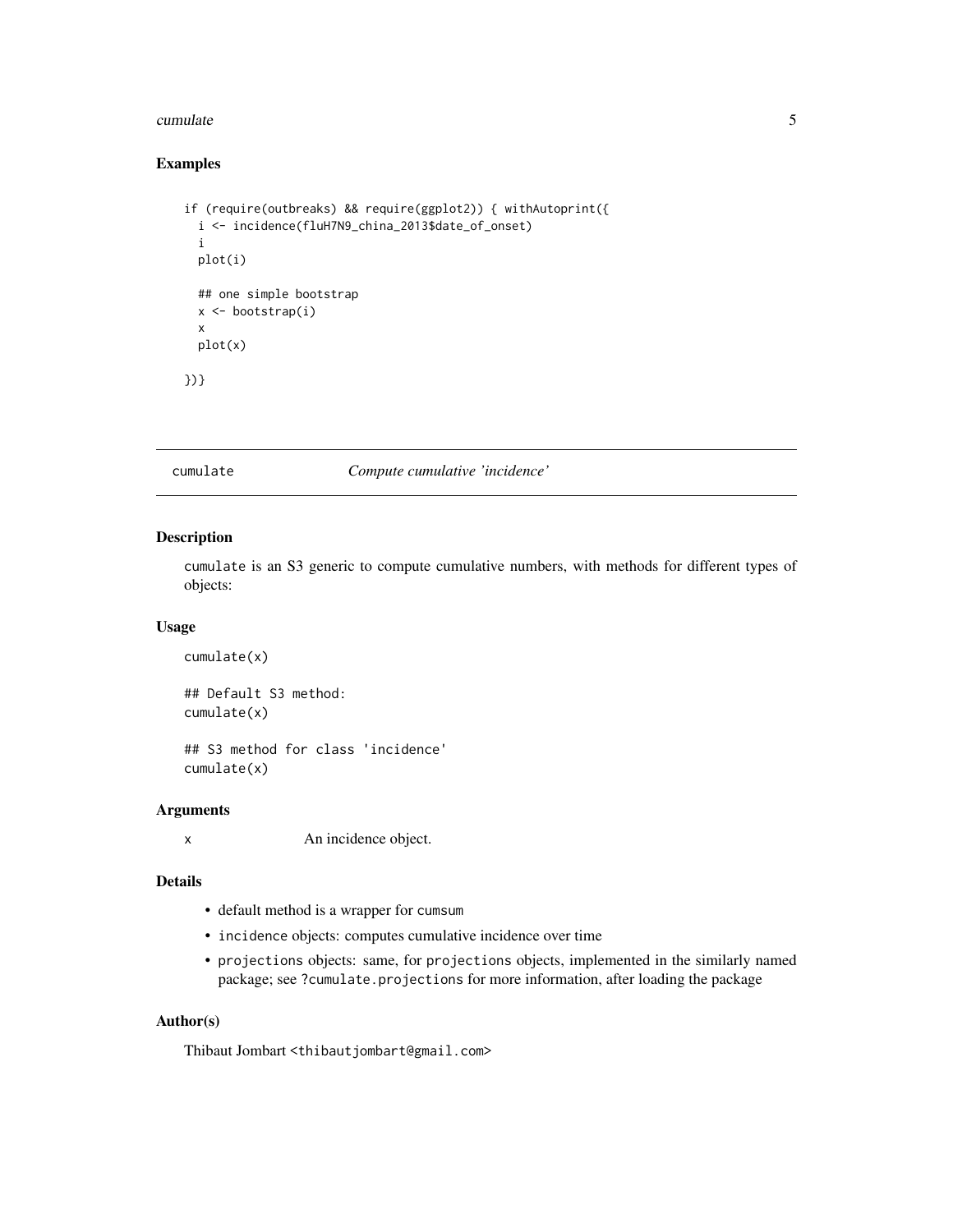## <span id="page-5-0"></span>See Also

The [incidence\(\)](#page-17-1) function to generate the 'incidence' objects.

## Examples

```
dat <- as.integer(c(0,1,2,2,3,5,7))
group <- factor(c(1, 2, 3, 3, 3, 3, 1))
i <- incidence(dat, groups = group)
i
plot(i)
i_cum <- cumulate(i)
i_cum
plot(i_cum)
```
dim.incidence *Access various elements of an incidence object*

## Description

Access various elements of an incidence object

## Usage

```
## S3 method for class 'incidence'
dim(x)
get_interval(x, ...)
## Default S3 method:
get_interval(x, ...)
## S3 method for class 'incidence'
get\_interval(x, integer = TRUE, ...)get_n(x)
## Default S3 method:
get_n(x)
## S3 method for class 'incidence'
get_n(x)
get_timespan(x)
## Default S3 method:
```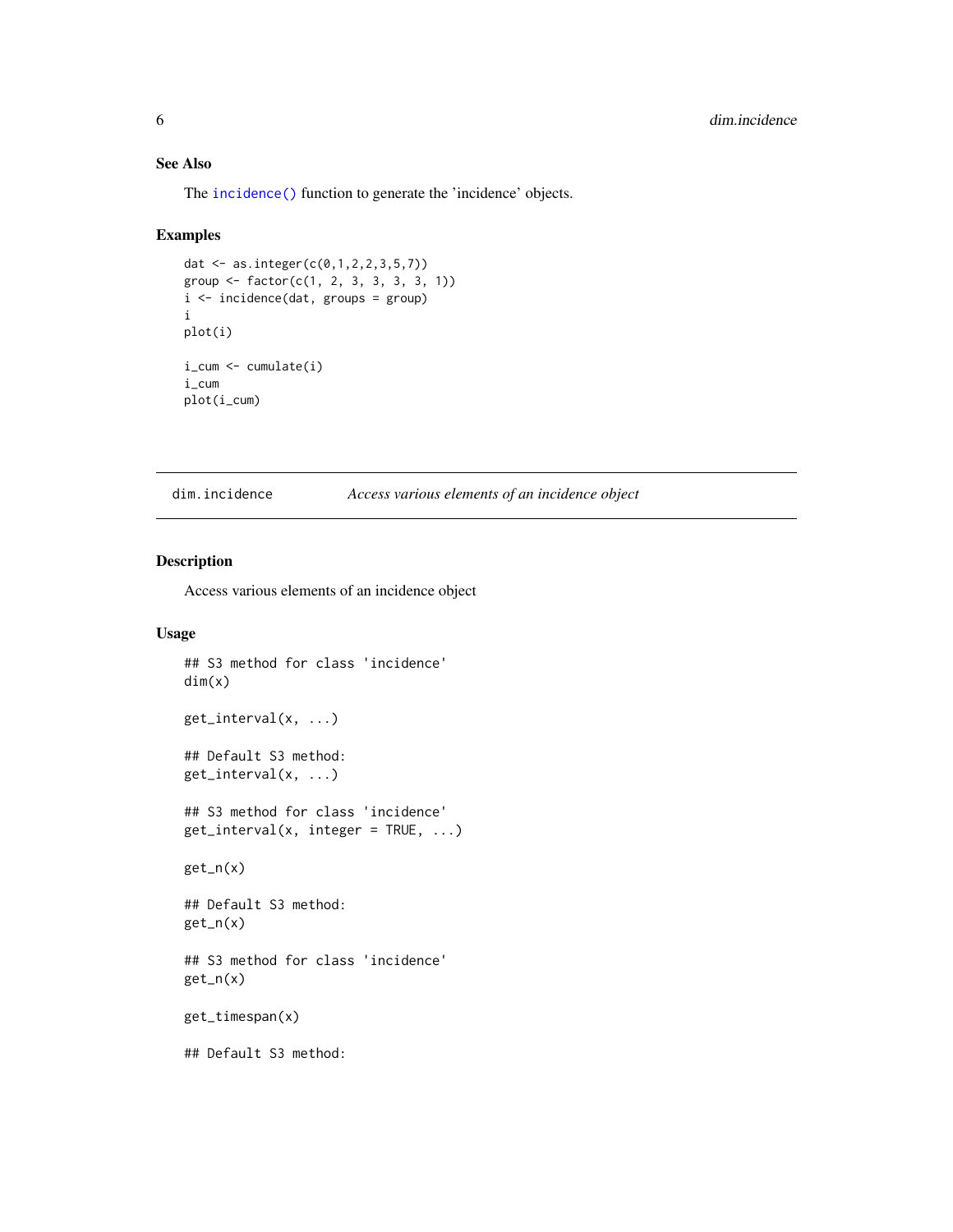## <span id="page-6-0"></span>dim.incidence 7

```
get_timespan(x)
## S3 method for class 'incidence'
get_timespan(x)
```
#### **Arguments**

| X         | an incidence object.                                                              |
|-----------|-----------------------------------------------------------------------------------|
| $\cdot$ . | Unused                                                                            |
| integer   | When TRUE (default), the interval will be converted to an integer vector if it is |
|           | stored as a character in the incidence object.                                    |

## Value

- dim() the dimensions in the number of bins and number of groups
- get\_interval() if integer = TRUE: an integer vector, otherwise: the value stored in x\$interval
- get\_n() The total number of cases stored in the object
- get\_timespan(): an integer denoting the timespan represented by the incidence object.

#### See Also

- [get\\_counts\(\)](#page-12-1) to access the matrix of counts
- [get\\_dates\(\)](#page-13-1) to access the dates on the right, left, and center of the interval.
- [group\\_names\(\)](#page-16-1) to access and possibly re-name the groups

```
set.seed(999)
dat \leq as.Date(Sys.Date()) + sample(-3:50, 100, replace = TRUE)
x \le incidence(dat, interval = "month")
# the value stored in the interval element
get_interval(x)
# the numeric value of the interval in days
get_interval(x, integer = FALSE)
# the number of observations in the object
get_n(x)
# the length of time represented
get_timespan(x)
# the number of groups
ncol(x)
```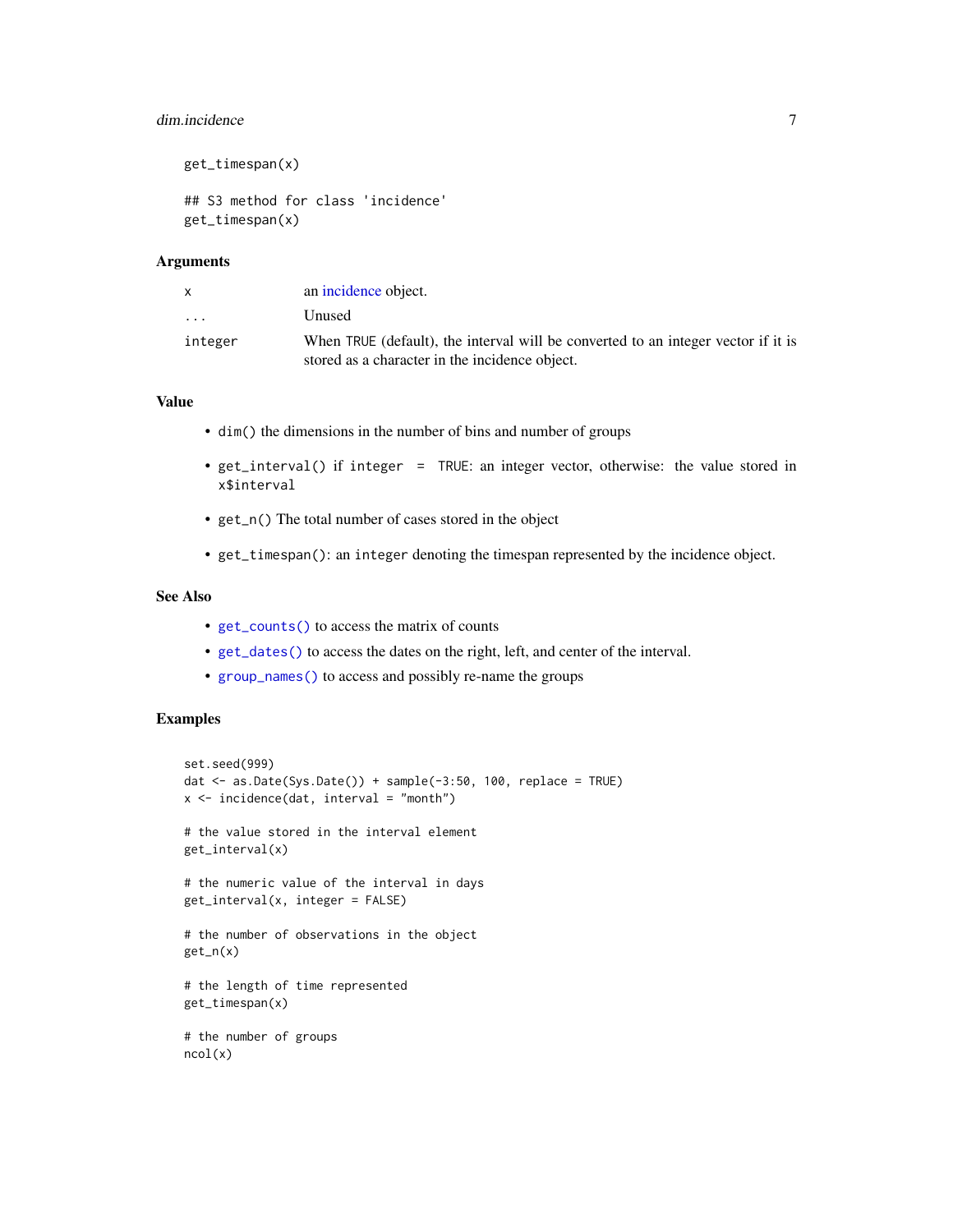```
# the number of bins (intervals)
nrow(x)
```
<span id="page-7-1"></span>estimate\_peak *Estimate the peak date of an incidence curve using bootstrap*

#### Description

This function can be used to estimate the peak of an epidemic curve stored as incidence, using bootstrap. See [incidence::bootstrap](#page-0-0) for more information on the resampling.

## Usage

estimate\_peak(x,  $n = 100$ , alpha = 0.05)

#### Arguments

|       | An incidence object.                                                   |
|-------|------------------------------------------------------------------------|
|       | The number of bootstrap datasets to be generated; defaults to 100.     |
| alpha | The type 1 error chosen for the confidence interval; defaults to 0.05. |

#### Details

Input dates are resampled with replacement to form bootstrapped datasets; the peak is reported for each, resulting in a distribution of peak times. When there are ties for peak incidence, only the first date is reported.

Note that the bootstrapping approach used for estimating the peak time makes the following assumptions:

- the total number of event is known (no uncertainty on total incidence)
- dates with no events (zero incidence) will never be in bootstrapped datasets
- the reporting is assumed to be constant over time, i.e. every case is equally likely to be reported

#### Value

A list containing the following items:

- observed: the peak incidence of the original dataset
- estimated: the mean peak time of the bootstrap datasets
- ci: the confidence interval based on bootstrap datasets
- peaks: the peak times of the bootstrap datasets

#### Author(s)

Thibaut Jombart <thibautjombart@gmail.com>, with inputs on caveats from Michael Höhle.

<span id="page-7-0"></span>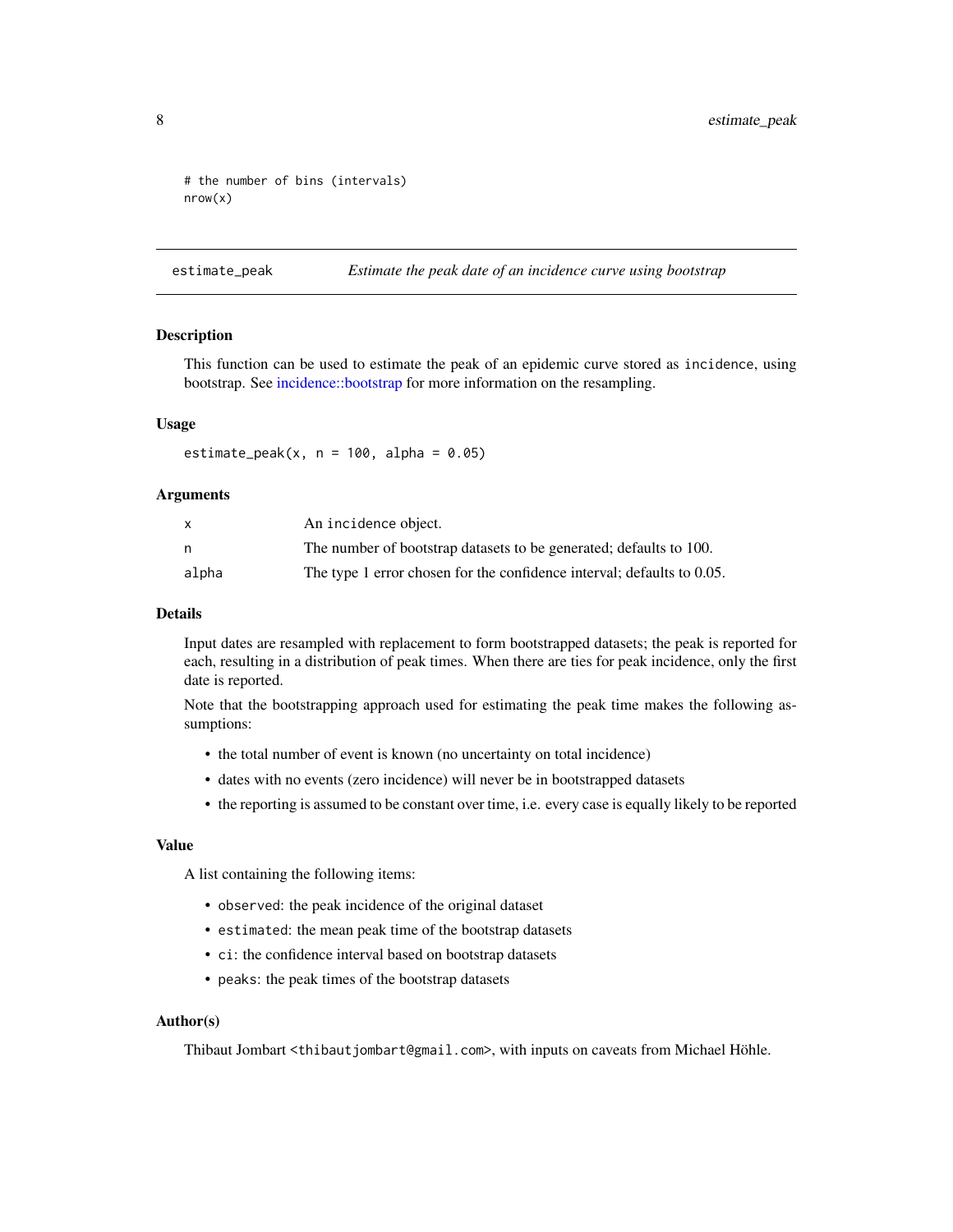#### <span id="page-8-0"></span>find\_peak 9

## See Also

[incidence::bootstrap](#page-0-0) for the bootstrapping underlying this approach and [incidence::find\\_peak](#page-0-0) to find the peak in a single incidence object.

#### Examples

```
if (require(outbreaks) && require(ggplot2)) { withAutoprint({
 i <- incidence(fluH7N9_china_2013$date_of_onset)
 i
 plot(i)
 ## one simple bootstrap
 x <- bootstrap(i)
 x
 plot(x)
 ## find 95% CI for peak time using bootstrap
 peak_data <- estimate_peak(i)
 peak_data
 summary(peak_data$peaks)
 ## show confidence interval
 plot(i) + geom\_vline(xintercept = peak_data$ci, col = "red", lty = 2)
 ## show the distribution of bootstrapped peaks
 df <- data.frame(peak = peak_data$peaks)
 plot(i) + geom\_density(data = df,aes(x = peak, y = 10 * . . scaled..),alpha = .2, fill = "red", color = "red")
```
})}

find\_peak *Find the peak date of an incidence curve*

#### Description

This function can be used to find the peak of an epidemic curve stored as an incidence object.

#### Usage

 $find\_peak(x, pool = TRUE)$ 

#### Arguments

|      | An incidence object.                                                          |
|------|-------------------------------------------------------------------------------|
| pool | If TRUE (default), any groups will be pooled before finding a peak. If FALSE, |
|      | separate peaks will be found for each group.                                  |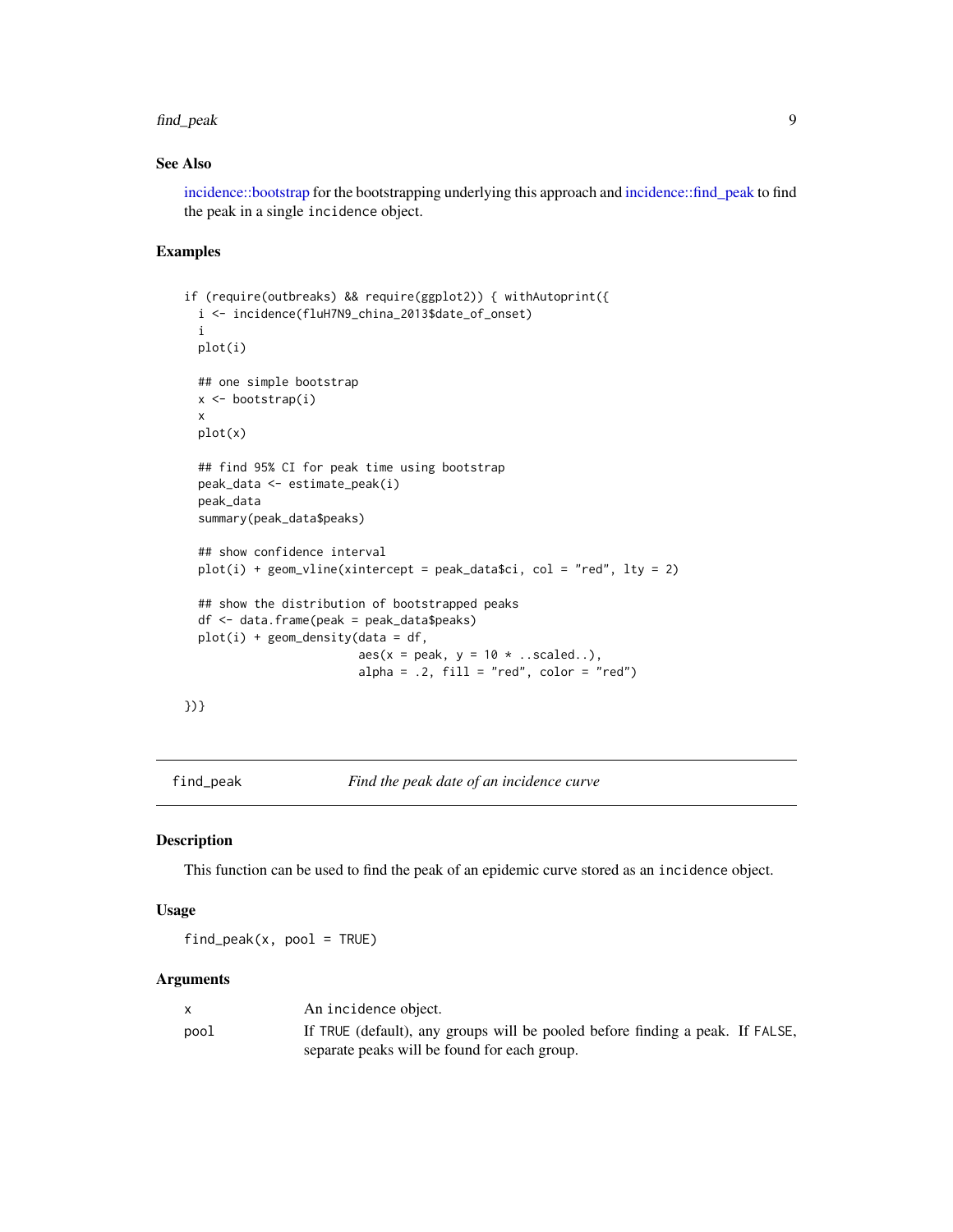## <span id="page-9-0"></span>Value

The date of the (first) highest incidence in the data.

#### Author(s)

Thibaut Jombart <thibautjombart@gmail.com>, Zhian N. Kamvar <zkamvar@gmail.com>

#### See Also

[estimate\\_peak\(\)](#page-7-1) for bootstrap estimates of the peak time

## Examples

```
if (require(outbreaks) && require(ggplot2)) { withAutoprint({
 i <- incidence(fluH7N9_china_2013$date_of_onset)
 i
 plot(i)
 ## one simple bootstrap
 x \leftarrow bootstrap(i)
 x
 plot(x)
 ## find 95% CI for peak time using bootstrap
 find_peak(i)
 ## show confidence interval
 plot(i) + geom\_vline(xintercept = find\_peak(i), col = "red", lty = 2)})}
```
#### <span id="page-9-1"></span>fit *Fit exponential models to incidence data*

#### Description

The function fit fits two exponential models to incidence data, of the form:  $log(y) = r * t + b$ where 'y' is the incidence, 't' is time (in days), 'r' is the growth rate, and 'b' is the origin. The function fit will fit one model by default, but will fit two models on either side of a splitting date (typically the peak of the epidemic) if the argument split is provided. When groups are present, these are included in the model as main effects and interactions with dates. The function fit\_optim\_split() can be used to find the optimal 'splitting' date, defined as the one for which the best average R2 of the two models is obtained. Plotting can be done using plot, or added to an existing incidence plot by the piping-friendly function add\_incidence\_fit().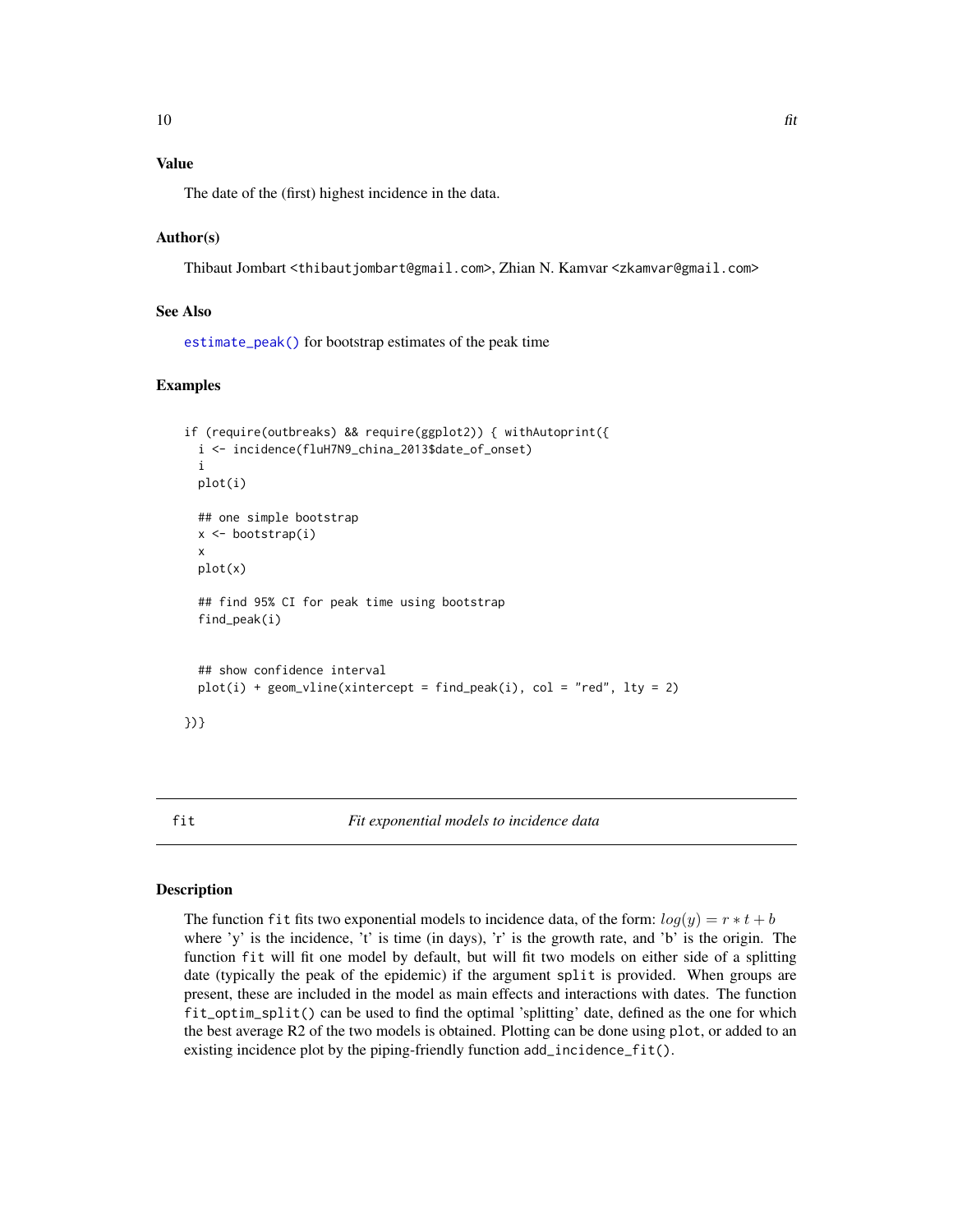## <span id="page-10-0"></span>Usage

```
fit(x, split = NULL, level = 0.95, quiet = FALSE)fit_optim_split(x, window = x$timespan/4, plot = TRUE, quiet = TRUE,
  separate_split = TRUE)
## S3 method for class 'incidence_fit'
print(x, \ldots)## S3 method for class 'incidence_fit_list'
print(x, \ldots)
```
## Arguments

| X        | An incidence object, generated by the function incidence(). For the plotting<br>function, an incidence_fit object.                                                                                                                                                                                                                                                    |
|----------|-----------------------------------------------------------------------------------------------------------------------------------------------------------------------------------------------------------------------------------------------------------------------------------------------------------------------------------------------------------------------|
| split    | An optional time point identifying the separation between the two models. If<br>NULL, a single model is fitted. If provided, two models would be fitted on the<br>time periods on either side of the split.                                                                                                                                                           |
| level    | The confidence interval to be used for predictions; defaults to 95%.                                                                                                                                                                                                                                                                                                  |
| quiet    | A logical indicating if warnings from fit should be hidden; FALSE by default.<br>Warnings typically indicate some zero incidence, which are removed before per-<br>forming the log-linear regression.                                                                                                                                                                 |
| window   | The size, in days, of the time window either side of the split.                                                                                                                                                                                                                                                                                                       |
| plot     | A logical indicating whether a plot should be added to the output (TRUE, default),<br>showing the mean R2 for various splits.                                                                                                                                                                                                                                         |
|          | separate_split If groups are present, should separate split dates be determined for each group?<br>Defaults to TRUE, in which separate split dates and thus, separate models will be<br>constructed for each group. When FALSE, the split date will be determined from<br>the pooled data and modelled with the groups as main effects and interactions<br>with date. |
| $\ddots$ | currently unused.                                                                                                                                                                                                                                                                                                                                                     |

### Value

For fit(), a list with the class incidence\_fit (for a single model), or a list containing two incidence\_fit objects (when fitting two models). incidence\_fit objects contain:

- \$model: the fitted linear model
- \$info: a list containing various information extracted from the model (detailed further)
- \$origin: the date corresponding to day '0'

The \$info item is a list containing:

- r: the growth rate
- r.conf: the confidence interval of 'r'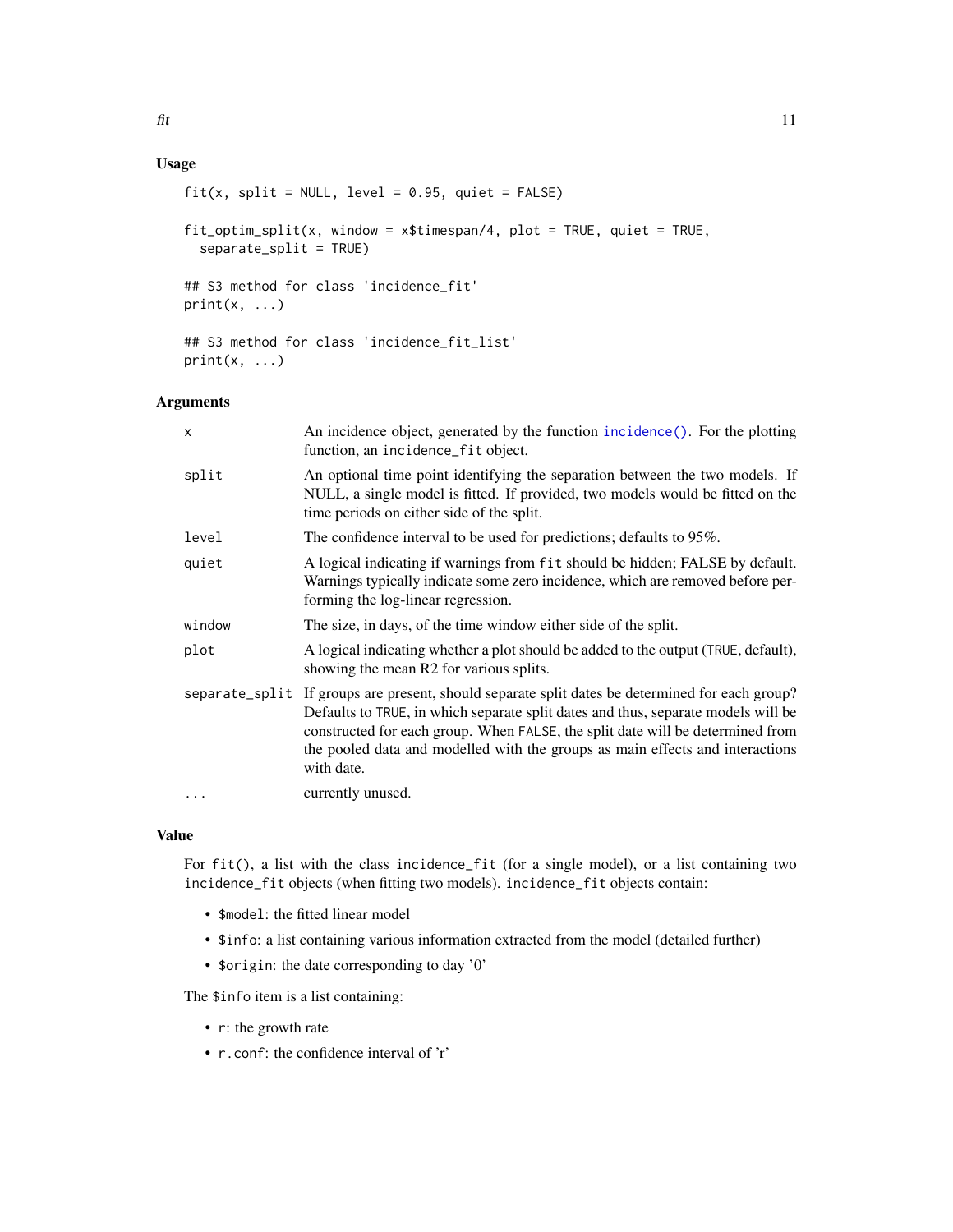- <span id="page-11-0"></span>• pred: a data.frame containing predictions of the model, including the true dates (dates), their numeric version used in the model (dates.x), the predicted value (fit), and the lower (lwr) and upper (upr) bounds of the associated confidence interval.
- doubling: the predicted doubling time in days; exists only if 'r' is positive
- doubling.conf: the confidence interval of the doubling time
- halving: the predicted halving time in days; exists only if 'r' is negative
- halving.conf: the confidence interval of the halving time

For fit\_optim\_split, a list containing:

- df: a data.frame of dates that were used in the optimization procedure, and the corresponding average R2 of the resulting models.
- split: the optimal splitting date
- fit: an incidence\_fit\_list object containing the fit for each split. If the separate\_split = TRUE, then the incidence\_fit\_list object will contain these splits nested within each group. All of the incidence\_fit objects can be retrieved with [get\\_fit\(\)](#page-14-1).
- plot: a plot showing the content of df (ggplot2 object)

## Author(s)

Thibaut Jombart <thibautjombart@gmail.com>, Zhian N. Kamvar <zkamvar@gmail.com>.

#### See Also

the [incidence\(\)](#page-17-1) function to generate the 'incidence' objects. The [get\\_fit\(\)](#page-14-1) function to flatten incidence\_fit\_list objects to a list of incidence\_fit objects.

```
if (require(outbreaks)) { withAutoprint({
dat <- ebola_sim$linelist$date_of_onset
## EXAMPLE WITH A SINGLE MODEL
## compute weekly incidence
i.7 <- incidence(dat, interval=7)
plot(i.7)
plot(i.7[1:20])
## fit a model on the first 20 weeks
f <- fit(i.7[1:20])
f
names(f)
head(get_info(f, "pred"))
## plot model alone (not recommended)
plot(f)
```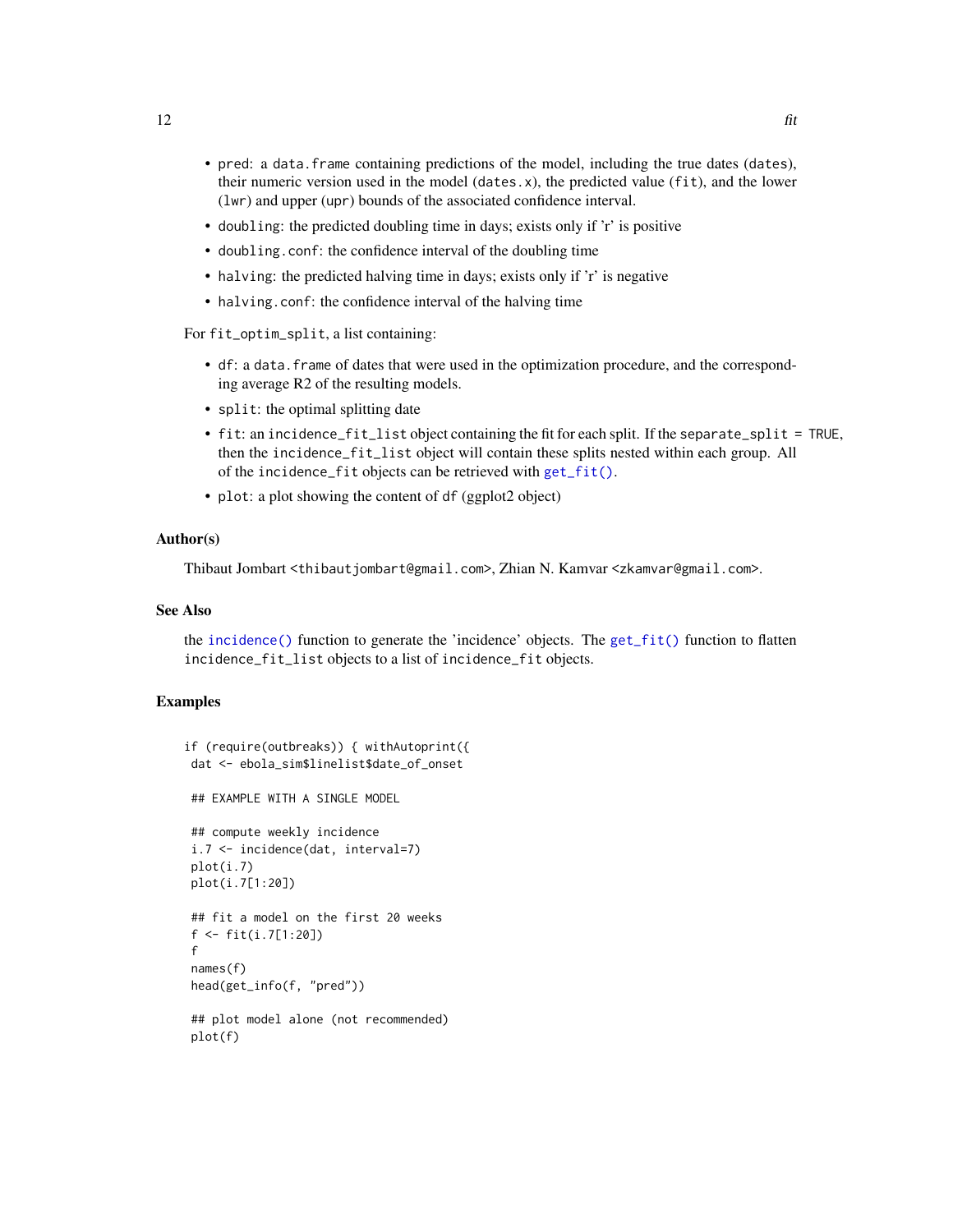## <span id="page-12-0"></span>get\_counts 13

```
## plot data and model (recommended)
 plot(i.7, fit = f)plot(i.7[1:25], fit = f)
## piping versions
if (require(magrittr)) { withAutoprint({
  plot(i.7) %>% add_incidence_fit(f)
  ## EXAMPLE WITH 2 PHASES
  ## specifying the peak manually
  f2 <- fit(i.7, split = as.Date("2014-10-15"))
  f2
  plot(i.7) %>% add_incidence_fit(f2)
  ## finding the best 'peak' date
  f3 <- fit_optim_split(i.7)
  f3
  plot(i.7) %>% add_incidence_fit(f3$fit)
})}
})}
```
## <span id="page-12-1"></span>get\_counts *Get counts from an incidence object*

## Description

Get counts from an incidence object

#### Usage

```
get_counts(x, groups = NULL)
```

```
## S3 method for class 'incidence'
get_counts(x, groups = NULL)
```
## Arguments

|        | an incidence object.                                                              |
|--------|-----------------------------------------------------------------------------------|
| groups | if there are groups, use this to specify a group or groups to subset. Defaults to |
|        | NULL indicating that all groups are returned.                                     |

## Value

a matrix of counts where each row represents a date bin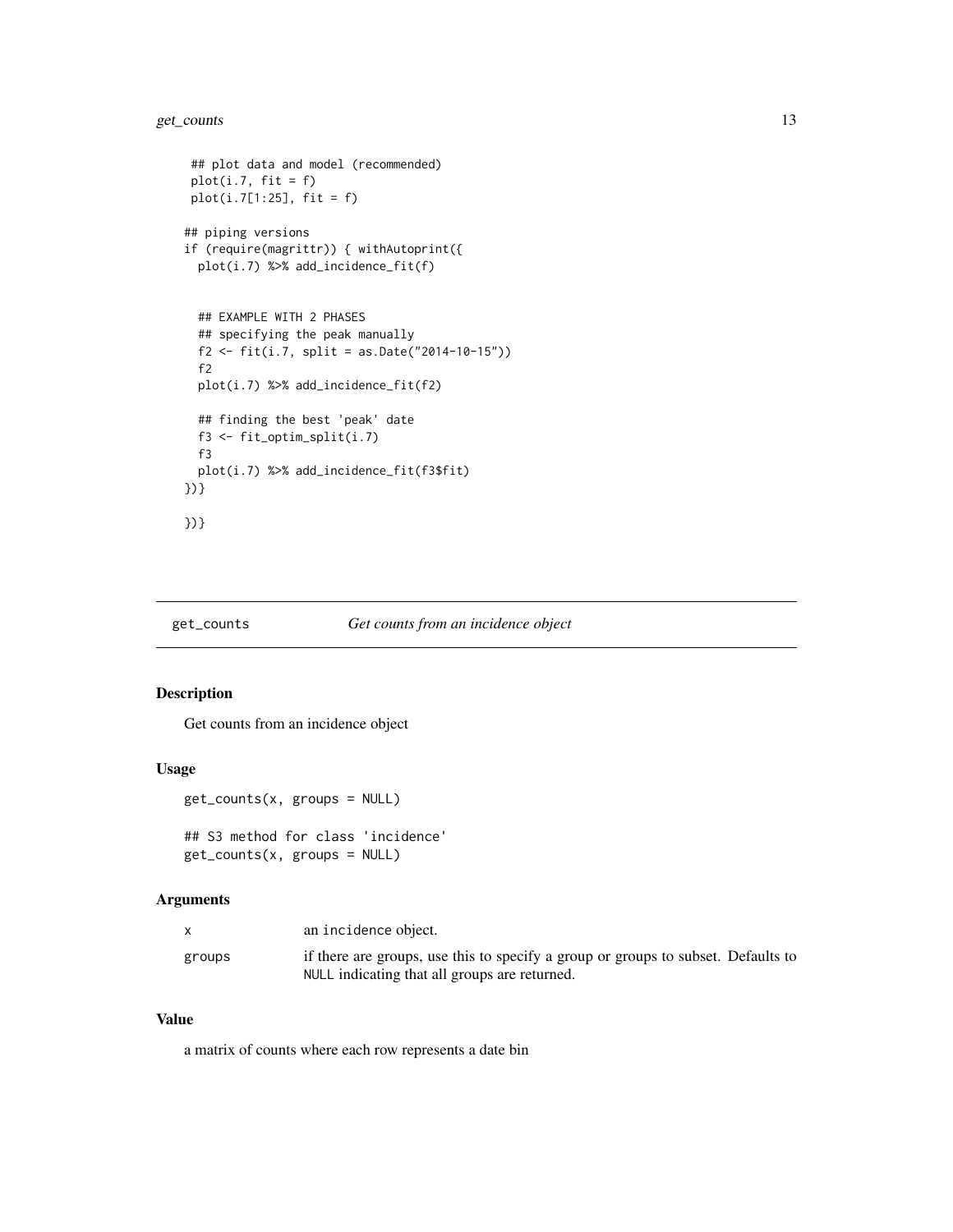## Examples

```
if (require(outbreaks)) { withAutoprint({
 dat <- ebola_sim$linelist$date_of_onset
 gend <- ebola_sim$linelist$gender
 i <- incidence(dat, interval = "week", groups = gend)
 ## Use with an object and no arguments gives the counts matrix
 head(get_counts(i))
 ## Specifying a position or group name will return a matrix subset to that
 ## group
 head(get_counts(i, 1L))
 head(get_counts(i, "f"))
 ## Specifying multiple groups allows you to rearrange columns
 head(get_counts(i, c("m", "f")))
 ## If you want a vector, you can use drop
 drop(get_counts(i, "f"))
})}
```
<span id="page-13-1"></span>get\_dates *Retrieve dates from an incidence object*

#### Description

Retrieve dates from an incidence object

## Usage

```
get_dates(x, ...)
## Default S3 method:
get_dates(x, ...)
## S3 method for class 'incidence'
get_dates(x, position = "left", count_days = FALSE,
  ...)
```
## Arguments

| Unused<br>$\cdots$                                                                                                          |  |
|-----------------------------------------------------------------------------------------------------------------------------|--|
| position<br>One of "left", "center", "middle", or "right" specifying what side of the bin the<br>date should be drawn from. |  |
| If TRUE, the result will be represented as the number of days from the first date.<br>count_days                            |  |

<span id="page-13-0"></span>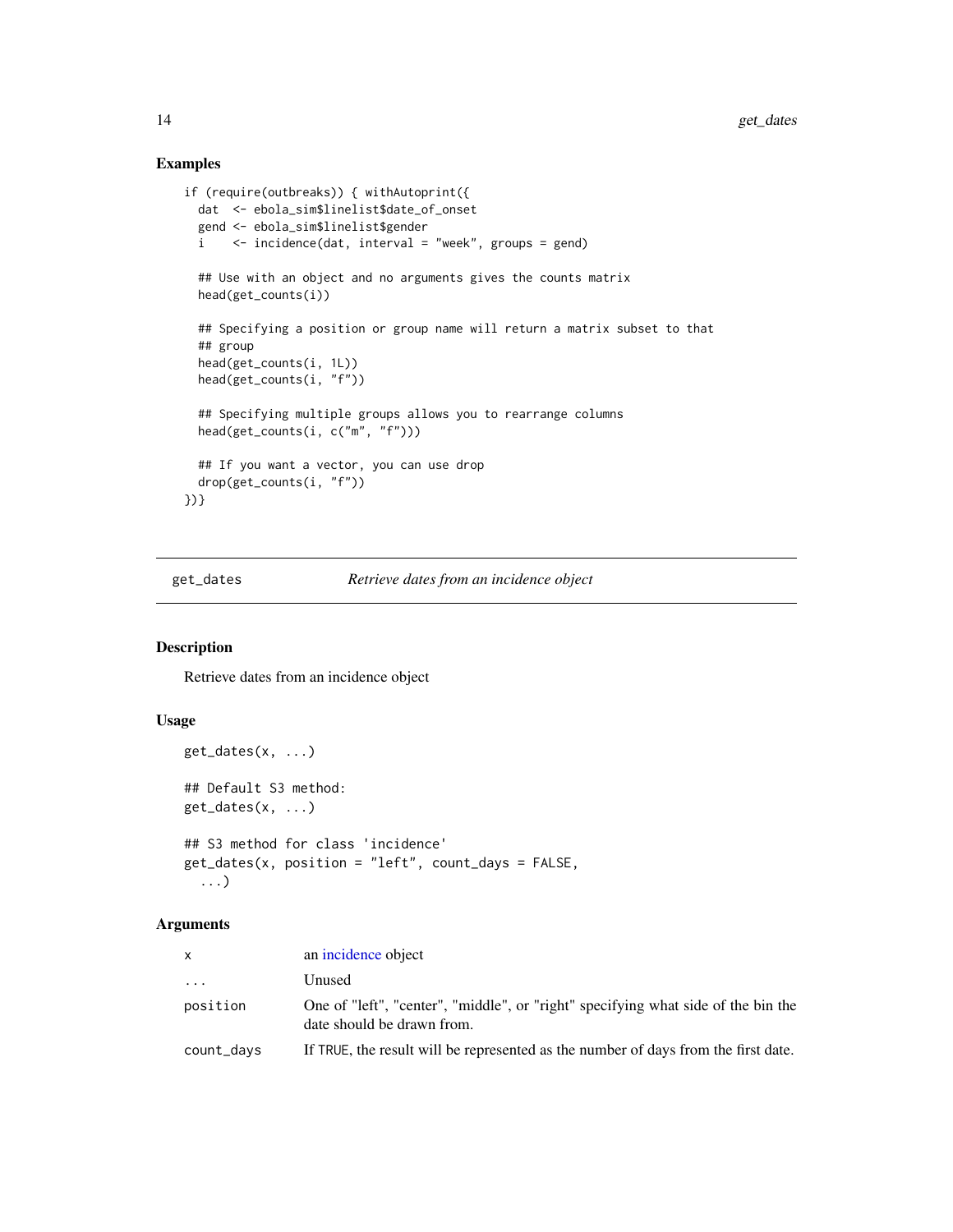<span id="page-14-0"></span>get\_fit  $\qquad \qquad$  15

## Value

a vector of dates or numerics

## Examples

```
set.seed(999)
dat <- as.Date(Sys.Date()) + sample(-3:50, 100, replace = TRUE)
x <- incidence(dat, interval = "month")
get_dates(x)
get_dates(x, position = "middle")
set.seed(999)
dat <- as.Date(Sys.Date()) + sample(-3:50, 100, replace = TRUE)
x \le incidence(dat, interval = "month")
get_dates(x)
get_dates(x, "center")
get_dates(x, "right")
# Return dates by number of days from the first date
get_dates(x, count_days = TRUE)
get_dates(incidence(-5:5), count_days = TRUE)
```
#### <span id="page-14-1"></span>get\_fit *Accessors for* incidence\_fit *objects*

## Description

Accessors for incidence\_fit objects

#### Usage

```
get_fit(x)
## S3 method for class 'incidence_fit'
get_fit(x)
## S3 method for class 'incidence_fit_list'
get_fit(x)
get_info(x, what = "r", ...)## S3 method for class 'incidence_fit'
get_info(x, what = "r", ...)## S3 method for class 'incidence_fit_list'
get_info(x, what = "r", groups = NULL,na.rm = TRUE, ...)
```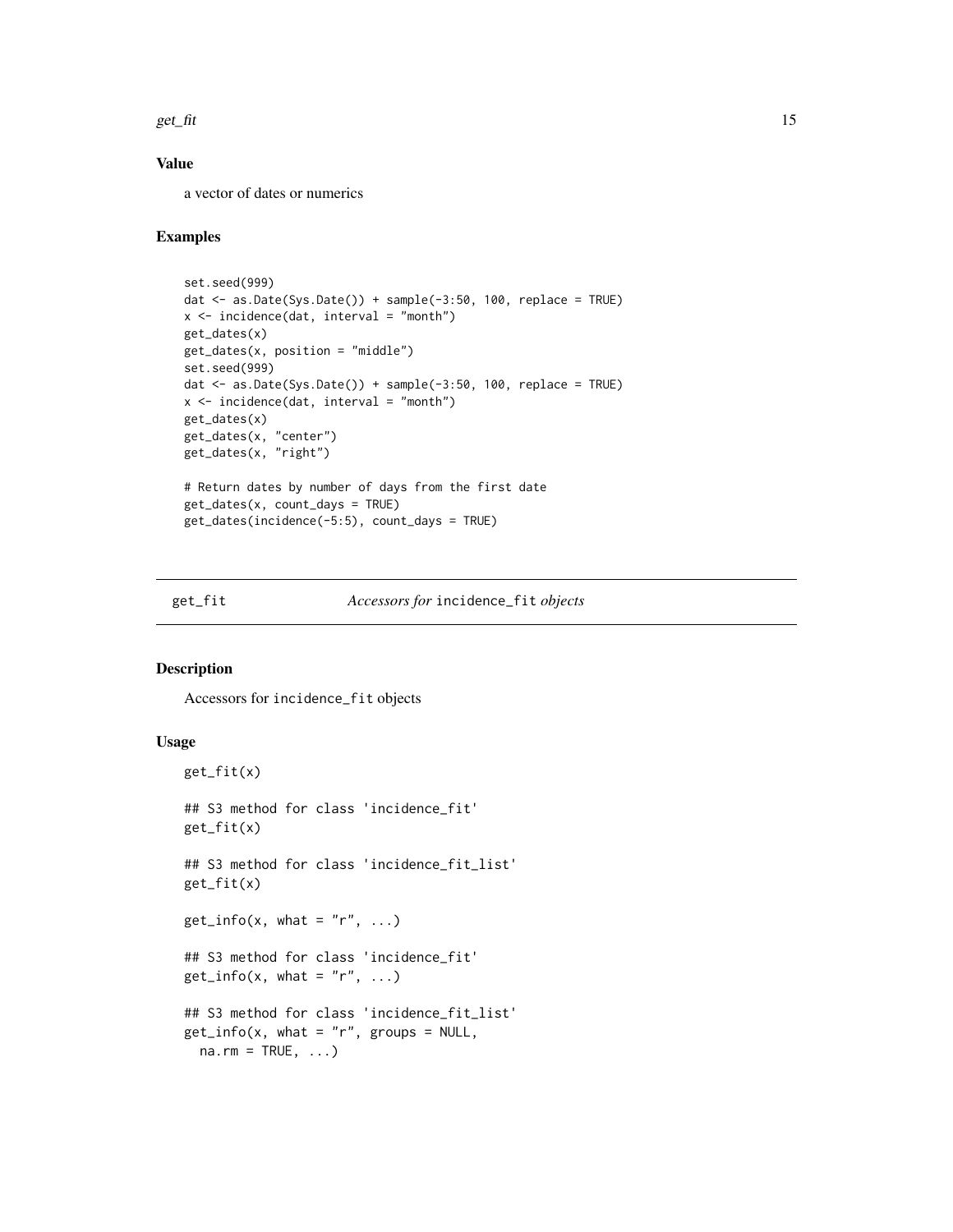#### Arguments

| $\mathsf{x}$        | an incidence_fit or incidence_fit_list object.                                                                                                                                                                                           |
|---------------------|------------------------------------------------------------------------------------------------------------------------------------------------------------------------------------------------------------------------------------------|
| what                | the name of the item in the "info" element of the incidence fit object.                                                                                                                                                                  |
| $\cdot \cdot \cdot$ | currently unused.                                                                                                                                                                                                                        |
| groups              | if what $=$ "pred" and x is an incidence $fit$ list object, then this indicates<br>what part of the nesting hierarchy becomes the column named "groups". De-<br>faults to NULL, indicating that no groups column will be added/modified. |
| na.rm               | when TRUE (default), missing values will be excluded from the results.                                                                                                                                                                   |

#### Value

a list of incidence\_fit objects.

```
if (require(outbreaks)) { withAutoprint({
dat <- ebola_sim$linelist$date_of_onset
## EXAMPLE WITH A SINGLE MODEL
## compute weekly incidence
sex <- ebola_sim$linelist$gender
i.sex <- incidence(dat, interval = 7, group = sex)
## Compute the optimal split for each group separately
fits <- fit_optim_split(i.sex, separate_split = TRUE)
## `fits` contains an `incidence_fit_list` object
fits$fit
## Grab the list of `incidence_fit` objects
get_fit(fits$fit)
## Get the predictions for all groups
get_info(fits$fit, "pred", groups = 1)
## Get the predictions, but set `groups` to "before" and "after"
 get_info(fits$fit, "pred", groups = 2)
## Get the reproduction number
get_info(fits$fit, "r")
## Get the doubling confidence interval
get_info(fits$fit, "doubling.conf")
## Get the halving confidence interval
get_info(fits$fit, "halving.conf")
})}
```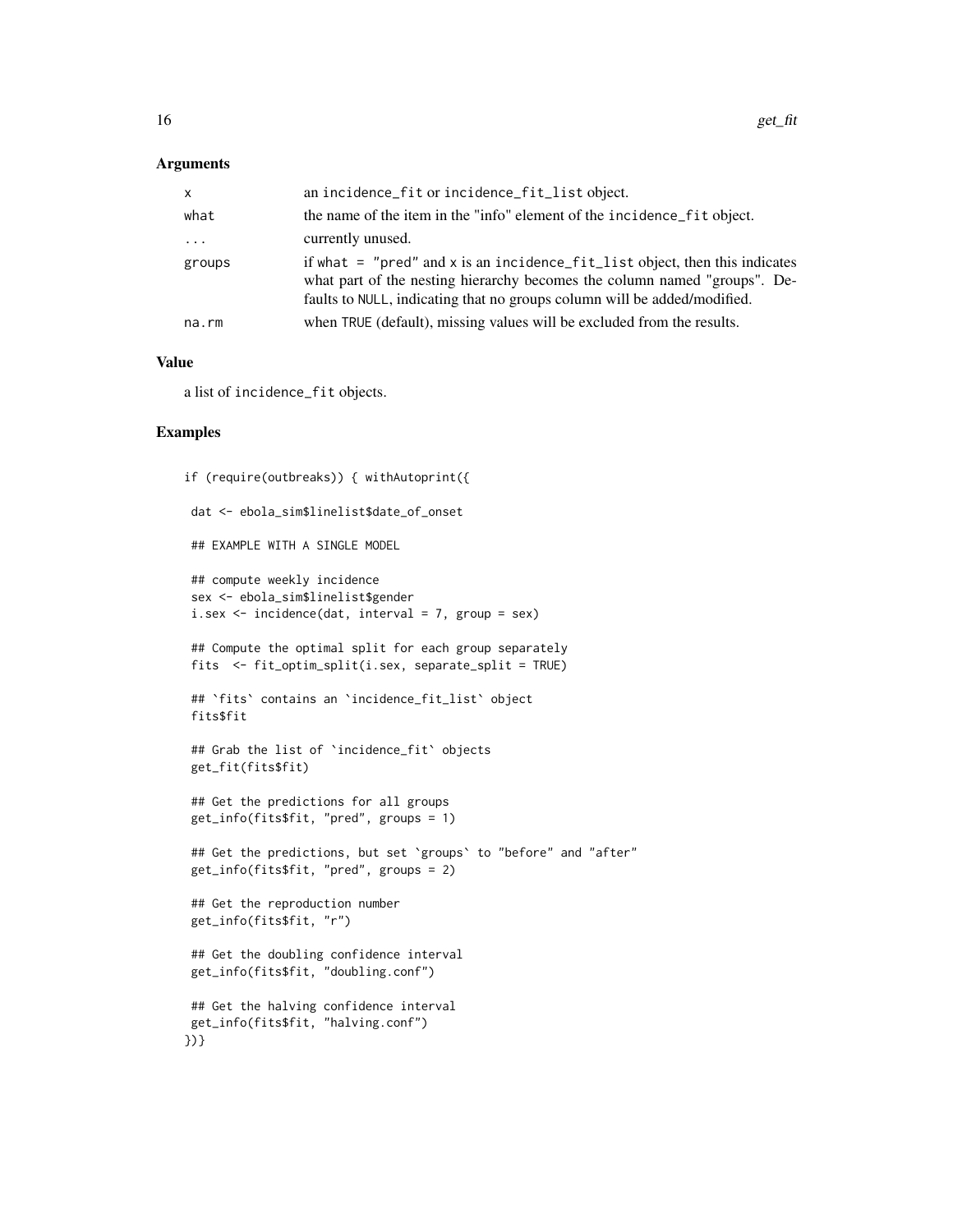<span id="page-16-1"></span><span id="page-16-0"></span>

#### Description

extract and set group names

#### Usage

```
group_names(x, value)
group_names(x) <- value
## Default S3 method:
group_names(x, value)
## Default S3 replacement method:
group\_names(x) <- value
## S3 method for class 'incidence'
group_names(x, value = NULL)
## S3 replacement method for class 'incidence'
```

```
group\_names(x) \leftarrow value
```
## Arguments

|       | an incidence () object.                |
|-------|----------------------------------------|
| value | character vector used to rename groups |

#### Details

This accessor will return a

#### Value

an integer indicating the number of groups present in the incidence object.

```
i \le incidence(dates = sample(10, 100, replace = TRUE),
              interval = 1L,
              groups = sample(letters[1:3], 100, replace = TRUE))
i
group_names(i)
# change the names of the groups
group_names(i) <- c("Group 1", "Group 2", "Group 3")
```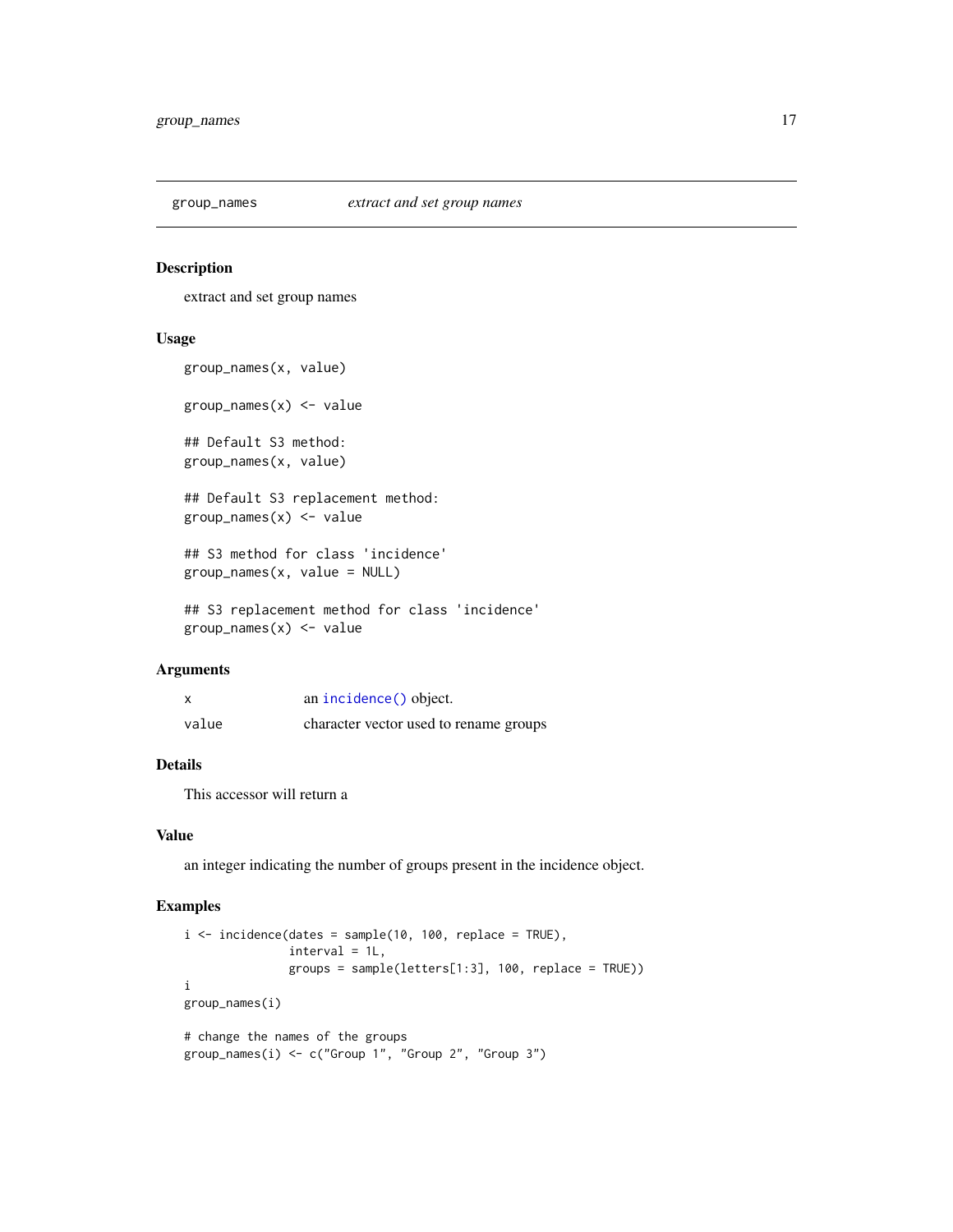```
# example if there are mistakes in the original data, e.g.
# something is misspelled
set.seed(50)
grps \le sample(c("child", "adult", "adlut"), 100, replace = TRUE, prob = c(0.45, 0.45, 0.05))
i \le incidence(dates = sample(10, 100, replace = TRUE),
               interval = 1L,
               groups = grps)
colSums(get_counts(i))
# If you change the name of the mis-spelled group, it will be merged with the
# correctly-spelled group
gname <- group_names(i)
gname[gname == "adlut"] <- "adult"
# without side-effects
print(ii <- group_names(i, gname))
colSums(get_counts(i)) # original still has three groups
colSums(get_counts(ii))
# with side-effects
group_names(i) <- gname
colSums(get_counts(i))
```
incidence *Compute incidence of events from a vector of dates.*

#### Description

This function computes incidence based on dates of events provided in various formats. A fixed interval, provided as numbers of days, is used to define time intervals. Counts within an interval always include the first date, after which they are labeled, and exclude the second. For instance, intervals labeled as 0, 3, 6, ... mean that the first bin includes days 0, 1 and 2, the second interval includes 3, 4 and 5 etc.

#### Usage

```
incidence(data, interval = 1L, ...)## Default S3 method:
incidence(dates, interval = 1L, ...)
## S3 method for class 'Date'
incidence(dates, interval = 1L, standard = TRUE,
 groups = NULL, na_as_group = TRUE, first_date = NULL,
 last_data = NULL, ...)## S3 method for class 'character'
incidence(dates, interval = 1L, standard = TRUE,
 groups = NULL, na_as_group = TRUE, first_date = NULL,
```
<span id="page-17-0"></span>i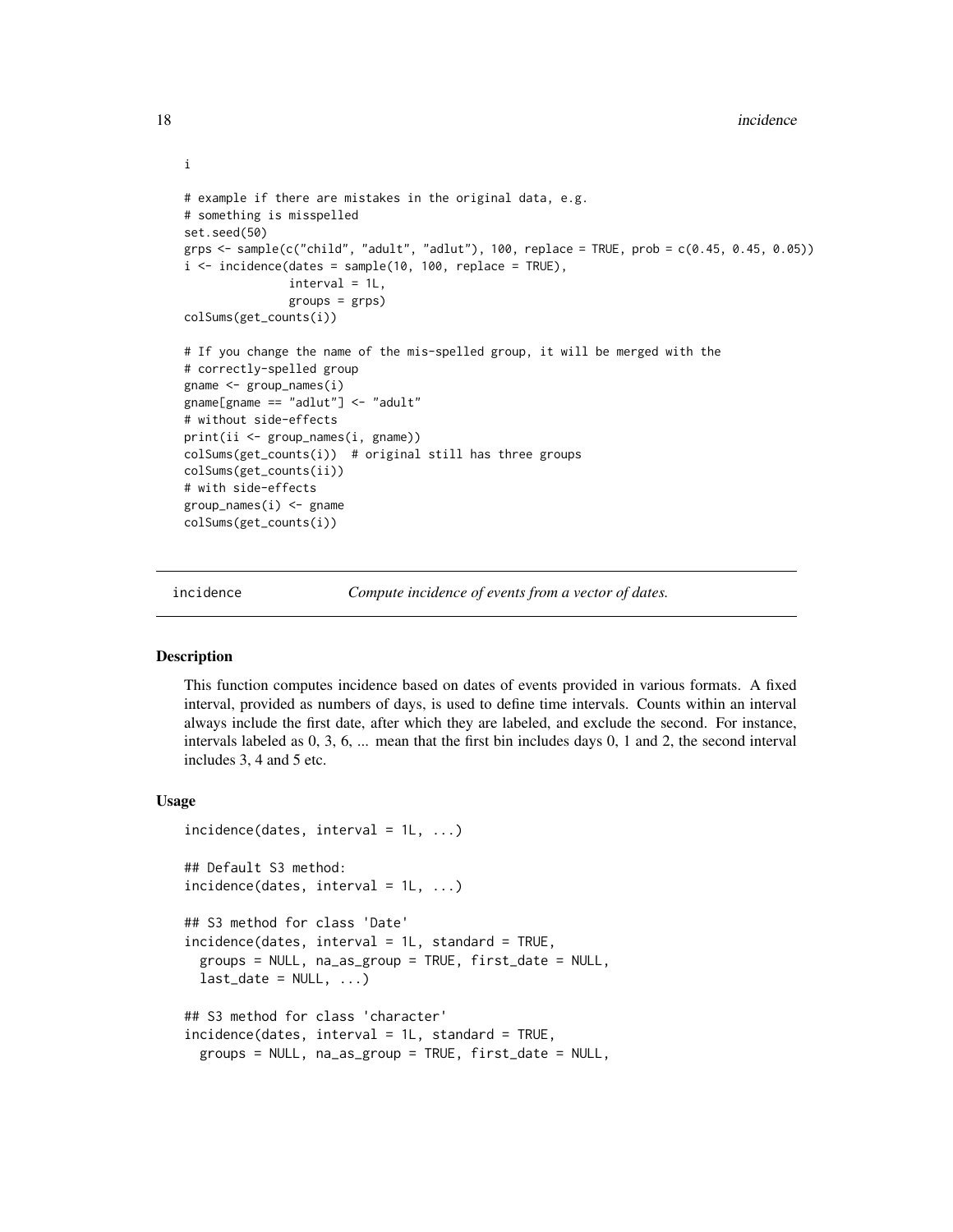#### incidence and the set of the set of the set of the set of the set of the set of the set of the set of the set of the set of the set of the set of the set of the set of the set of the set of the set of the set of the set of

```
last_data = NULL, ...)## S3 method for class 'integer'
incidence(dates, interval = 1L, groups = NULL,
 na_as_group = TRUE, first_date = NULL, last_date = NULL, ...)
## S3 method for class 'numeric'
incidence(dates, interval = 1L, groups = NULL,
 na_as_group = TRUE, first_date = NULL, last_date = NULL, ...)
## S3 method for class 'POSIXt'
incidence(dates, interval = 1L, standard = TRUE,
 groups = NULL, na_as_group = TRUE, first_date = NULL,
 last_data = NULL, ...)## S3 method for class 'incidence'
print(x, \ldots)
```
## Arguments

| dates                 | A vector of dates, which can be provided as objects of the class: integer, nu-<br>meric, Date, POSIXct, POSIXlt, and character. (See Note about numeric and<br>character formats)                                                                                           |
|-----------------------|-----------------------------------------------------------------------------------------------------------------------------------------------------------------------------------------------------------------------------------------------------------------------------|
| interval              | An integer or character indicating the (fixed) size of the time interval used for<br>computing the incidence; defaults to 1 day. This can also be a text string that<br>corresponds to a valid date interval: day, week, month, quarter, or year. (See<br>Note).            |
|                       | Additional arguments passed to other methods (none are used).                                                                                                                                                                                                               |
| standard              | (Only applicable to Date objects) When TRUE (default) and the interval one<br>of "week", "month", "quarter", or "year", then this will cause the bins for the<br>counts to start at the beginning of the interval (See Note).                                               |
| groups                | An optional factor defining groups of observations for which incidence should<br>be computed separately.                                                                                                                                                                    |
| na_as_group           | A logical value indicating if missing group (NA) should be treated as a separate<br>group.                                                                                                                                                                                  |
| first_date, last_date | optional first/last dates to be used in the epicurve. When these are NULL (de-<br>fault), the dates from the first/last dates are taken from the observations. If these<br>dates are provided, the observations will be trimmed to the range of [first_date,<br>last_date]. |
| X                     | An 'incidence' object.                                                                                                                                                                                                                                                      |

## Details

For details about the incidence class, see the dedicated vignette: vignette("incidence\_class", package = "incidence")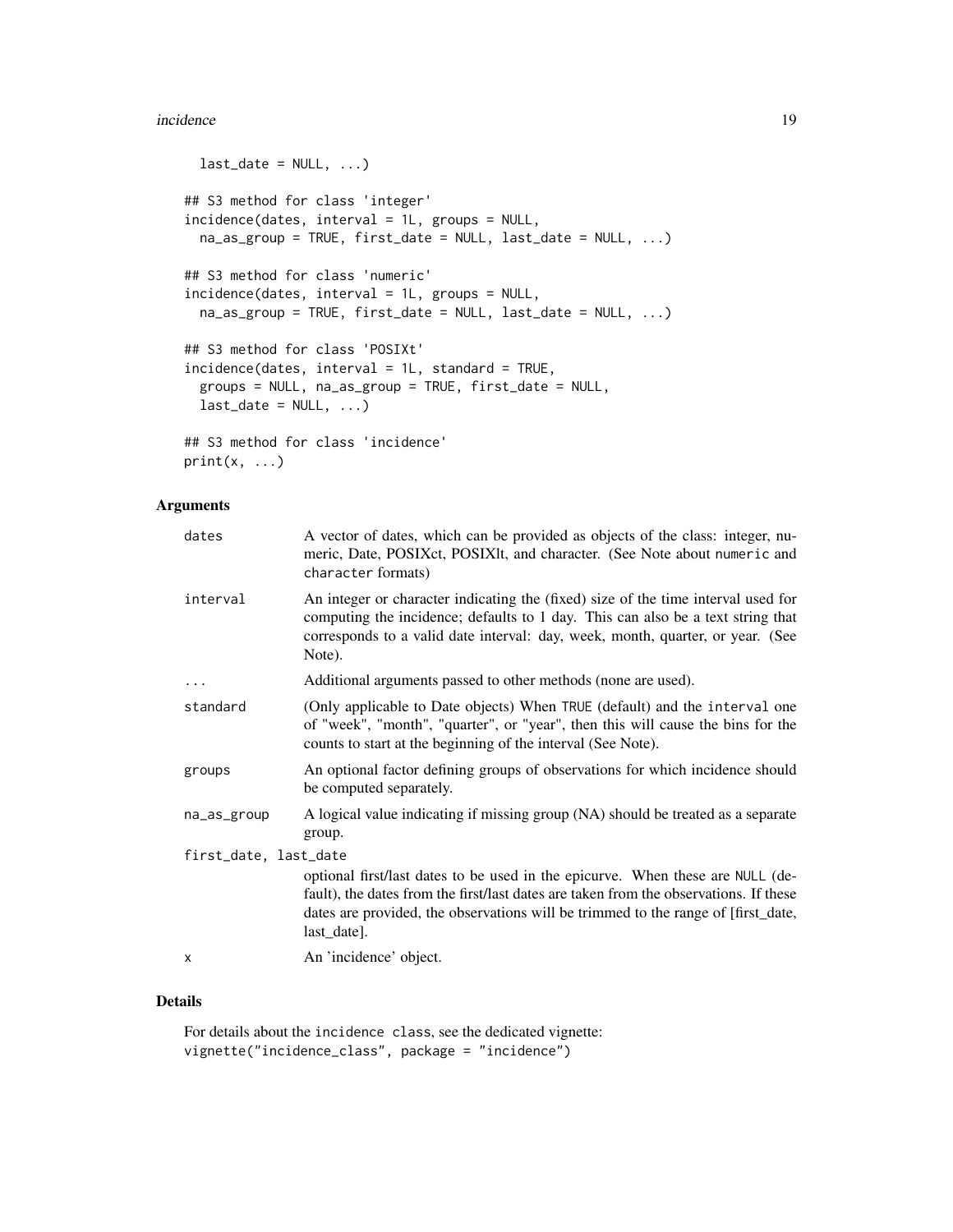#### <span id="page-19-0"></span>Value

An list with the class incidence, which contains the following items:

- dates: The dates marking the left side of the bins used for counting events. When standard = TRUE and the interval represents weeks, months, quarters, or years, the first date will represent the first standard date (See Interval specification, below).
- counts: A matrix of incidence counts, which one column per group (and a single column if no groups were used).
- timespan: The length of the period for which incidence is computed, in days.
- interval: The bin size. If it's an integer, it represents the number of days between each bin. It can also be a character, e.g. "2 weeks" or "6 months".
- **n**: The total number of cases.
- weeks: Dates in week format (YYYY-Www), where YYYY corresponds to the year of the given week and ww represents the numeric week of the year. This will be a produced from the function [aweek::date2week\(\)](#page-0-0). Note that these will have a special "week\_start" attribute indicating which day of the ISO week the week starts on (see Weeks, below).
- isoweeks: ISO 8601 week format YYYY-Www, which is returned only when ISO week-based weekly incidence is computed.

#### Note

Input data (dates):

- Decimal (numeric) dates: will be truncated with a warning
- Character dates should be in the unambiguous yyyy-mm-dd (ISO 8601) format. Any other format will trigger an error.

Interval specification (interval): If interval is a valid character (e.g. "week" or "1 month"), then the bin will start at the beginning of the interval just before the first observation by default. For example, if the first case was recorded on Wednesday, 2018-05-09:

- "week" : first day of the week (i.e. Monday, 2018-05-07) (defaults to ISO weeks, see "Week intervals", below)
- "month" : first day of the month (i.e. 2018-05-01)
- "quarter" : first day of the quarter (i.e. 2018-04-01)
- "year" : first day of the calendar year (i.e. 2018-01-01)

These default intervals can be overridden with standard = FALSE, which sets the interval to begin at the first observed case.

#### Week intervals:

As of *incidence* version 1.7.0, it is possible to construct standardized incidence objects standardized to any day of the week thanks to the aweek:  $:$  date2week() function from the **aweek** package. The default state is to use ISO 8601 definition of weeks, which start on Monday. You can specify the day of the week an incidence object should be standardised to by using the pattern "n W weeks" where "W" represents the weekday in an English or current locale and "n" represents the duration, but this can be ommitted. Below are examples of specifying weeks starting on different days assuming we had data that started on 2016-09-05, which is ISO week 36 of 2016: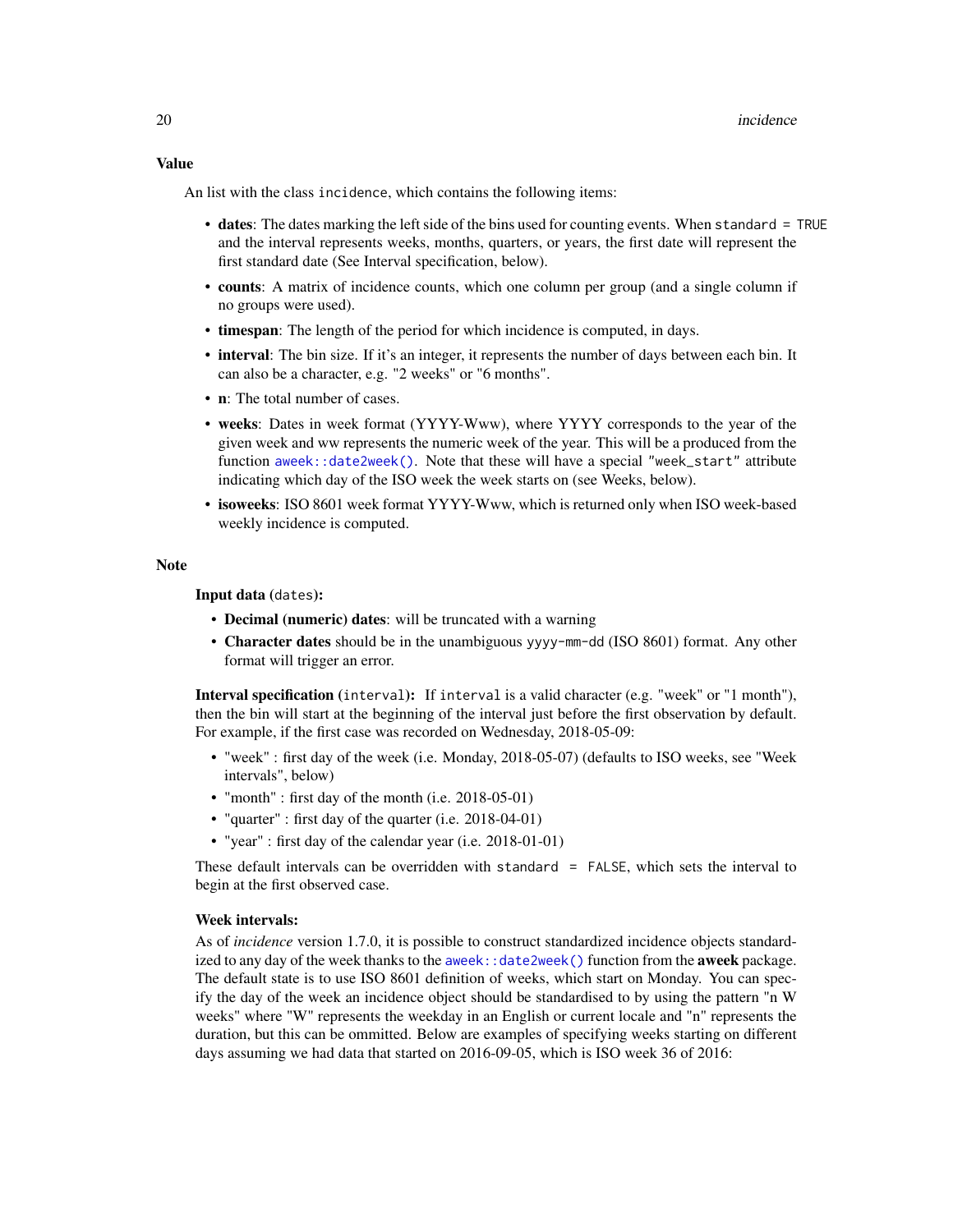#### <span id="page-20-0"></span>incidence 21

- interval = "2 monday weeks" (Monday 2016-09-05)
- interval = "1 tue week" (Tuesday  $2016-08-30$ )
- interval = "1 Wed week" (Wednesday 2016-08-31)
- interval = "1 Thursday week" (Thursday 2016-09-01)
- interval = "1 F week" (Friday 2016-09-02)
- interval = "1 Saturday week" (Saturday 2016-09-03)
- interval = "Sunday week" (Sunday 2016-09-04)

It's also possible to use something like "3 weeks: Saturday"; In addition, there are keywords reserved for specific days of the week:

- interval = "week", standard = TRUE (Default, Monday)
- interval = "ISOweek" (Monday)
- interval = "EPIweek" (Sunday)
- interval = "MMWRweek" (Sunday)

The "EPIweek" specification is not strictly reserved for CDC epiweeks, but can be prefixed (or posfixed) by a day of the week: "1 epiweek: Saturday".

The first\_date argument: Previous versions of *incidence* had the first\_date argument override standard = TRUE. It has been changed as of *incidence* version 1.6.0 to be more consistent with the behavior when first\_date = NULL. This, however may be a change in behaviour, so a warning is now issued once and only once if first\_date is specified, but standard is not. To never see this warning, use options(incidence.warn.first\_date = FALSE).

The intervals for "month", "quarter", and "year" will necessarily vary in the number of days they encompass and warnings will be generated when the first date falls outside of a calendar date that is easily represented across the interval.

### Author(s)

Thibaut Jombart, Rich Fitzjohn, Zhian Kamvar

#### See Also

The main other functions of the package include:

- [incidence::plot.incidence\(\)](#page-0-0): Plot epicurves from an incidence object.
- [incidence::fit\(\)](#page-0-0): Fit log-linear model to computed incidence.
- [incidence::fit\\_optim\\_split\(\)](#page-0-0): Find the optimal peak of the epidemic and fits log-linear models on either side of the peak.
- incidence:: subset(): Handling of incidence objects.
- incidence:: pool(): Sum incidence over groups.
- [incidence::as.data.frame.incidence\(\)](#page-0-0): Convert an incidence object to a data.frame.

The following vignettes are also available:

- overview: Provides an overview of the package's features.
- customize\_plot: Provides some tips on finer plot customization.
- incidence class: Details the content of the incidence class.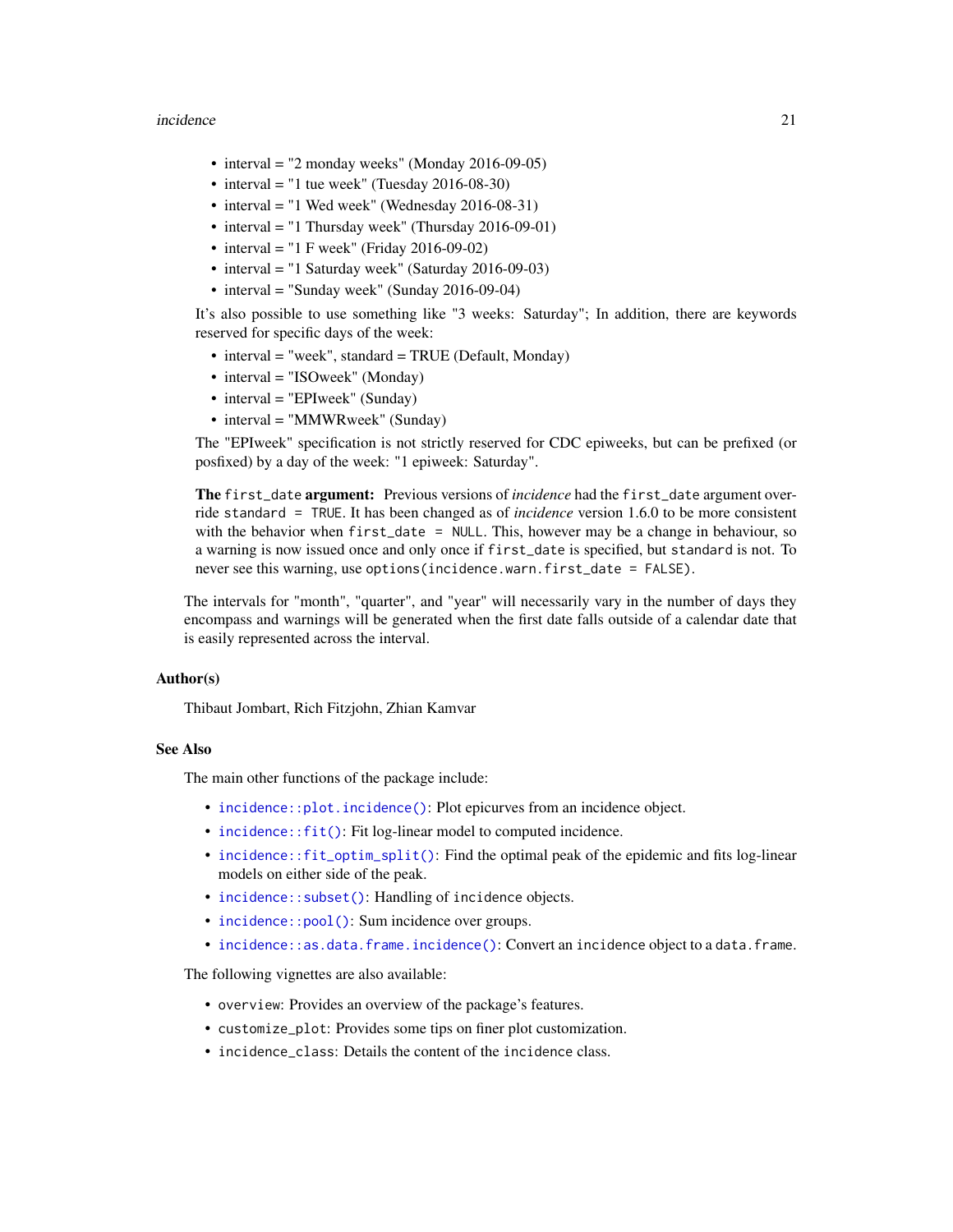```
## toy example
incidence(c(1, 5, 8, 3, 7, 2, 4, 6, 9, 2))
incidence(c(1, 5, 8, 3, 7, 2, 4, 6, 9, 2), 2)
## example using simulated dataset
if(require(outbreaks)) { withAutoprint({
 onset <- outbreaks::ebola_sim$linelist$date_of_onset
 ## daily incidence
 inc <- incidence(onset)
 inc
 plot(inc)
 ## weekly incidence
 inc.week <- incidence(onset, interval = 7, standard = FALSE)
 inc.week
 plot(inc.week)
 plot(inc.week, border = "white") # with visible border
 # Starting on Monday
 inc.isoweek <- incidence(onset, interval = "isoweek")
 inc.isoweek
 # Starting on Sunday
 inc.epiweek <- incidence(onset, interval = "epiweek")
 inc.epiweek
 # Starting on Saturday
 inc.epiweek <- incidence(onset, interval = "saturday epiweek")
 inc.epiweek
 ## use group information
 sex <- outbreaks::ebola_sim$linelist$gender
 inc.week.gender <- incidence(onset, interval = 7,
                               groups = sex, standard = FALSE)
 inc.week.gender
 head(inc.week.gender$counts)
 plot(inc.week.gender, border = "grey90")
 inc.satweek.gender <- incidence(onset, interval = "2 epiweeks: saturday",
                                  groups = sex)
 inc.satweek.gender
 plot(inc.satweek.gender, border = "grey90")
})}
# Use of first_date
d \leq Sys.Date() + sample(-3:10, 10, replace = TRUE)
# `standard` specified, no warning
di <- incidence(d, interval = "week", first_date = Sys.Date() - 10, standard = TRUE)
```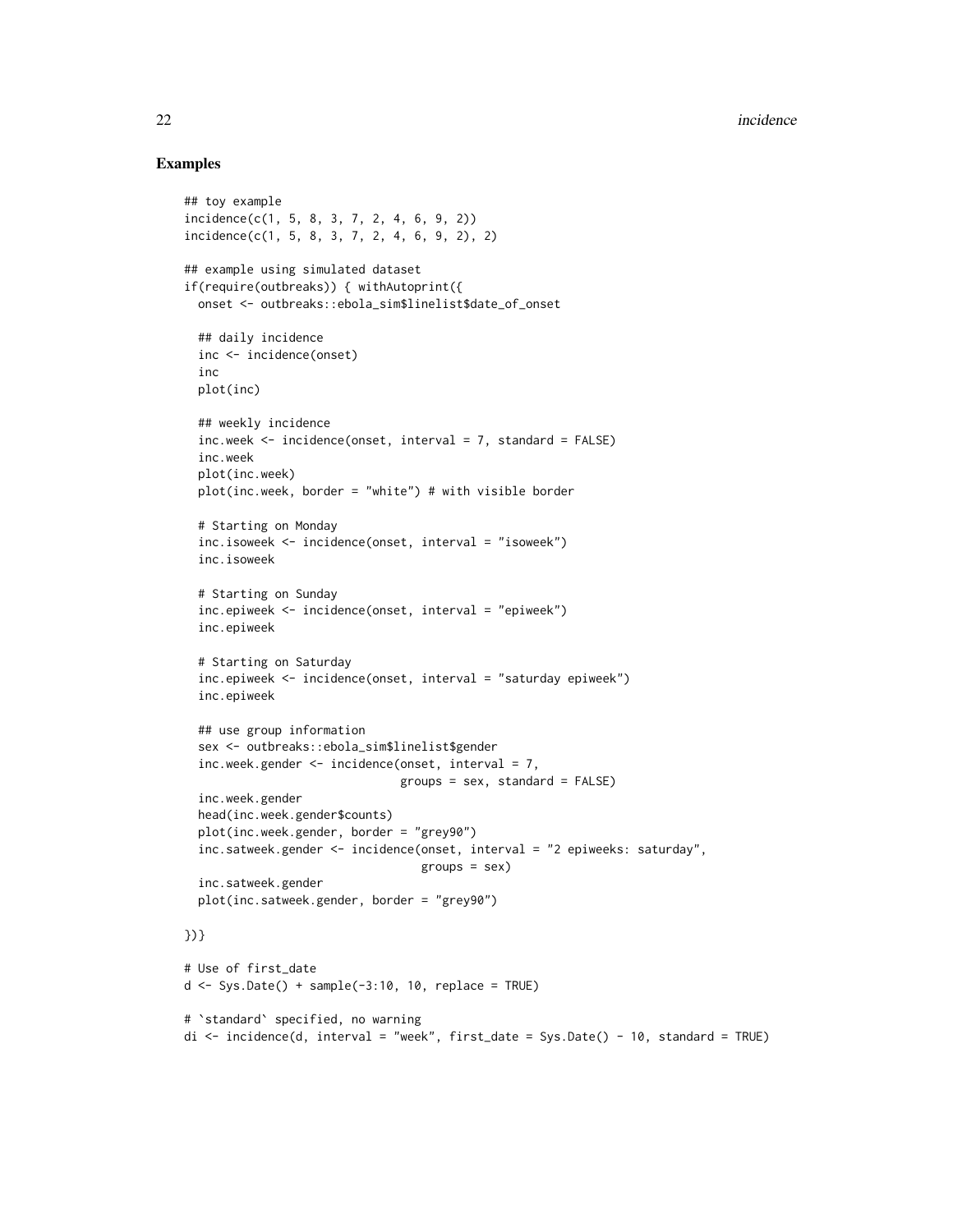## <span id="page-22-0"></span>incidence\_pal1 23

```
# warning issued if `standard` not specified
di \le incidence(d, interval = "week", first_date = Sys.Date() - 10)
# second instance: no warning issued
di \le incidence(d, interval = "week", first_date = Sys.Date() - 10)
```
<span id="page-22-1"></span>incidence\_pal1 *Color palettes used in incidence*

## Description

These functions are color palettes used in incidence.

#### Usage

incidence\_pal1(n)

incidence\_pal1\_light(n)

incidence\_pal1\_dark(n)

#### Arguments

n a number of colors

#### Author(s)

Thibaut Jombart <thibautjombart@gmail.com>

```
plot(1:4, cex=8, pch=20, col = incidence\_pal(4),main = "palette: incidence_pal1")
plot(1:100, cex=8, pch=20, col = incidence_pal1(100),
    main ="palette: incidence_pal1")
plot(1:100, cex=8, pch=20, col = incidence_pal1_light(100),
    main="palette: incidence_pal1_light")
plot(1:100, cex=8, pch=20, col = incidence_pal1_dark(100),
    main="palette: incidence_pal1_dark")
```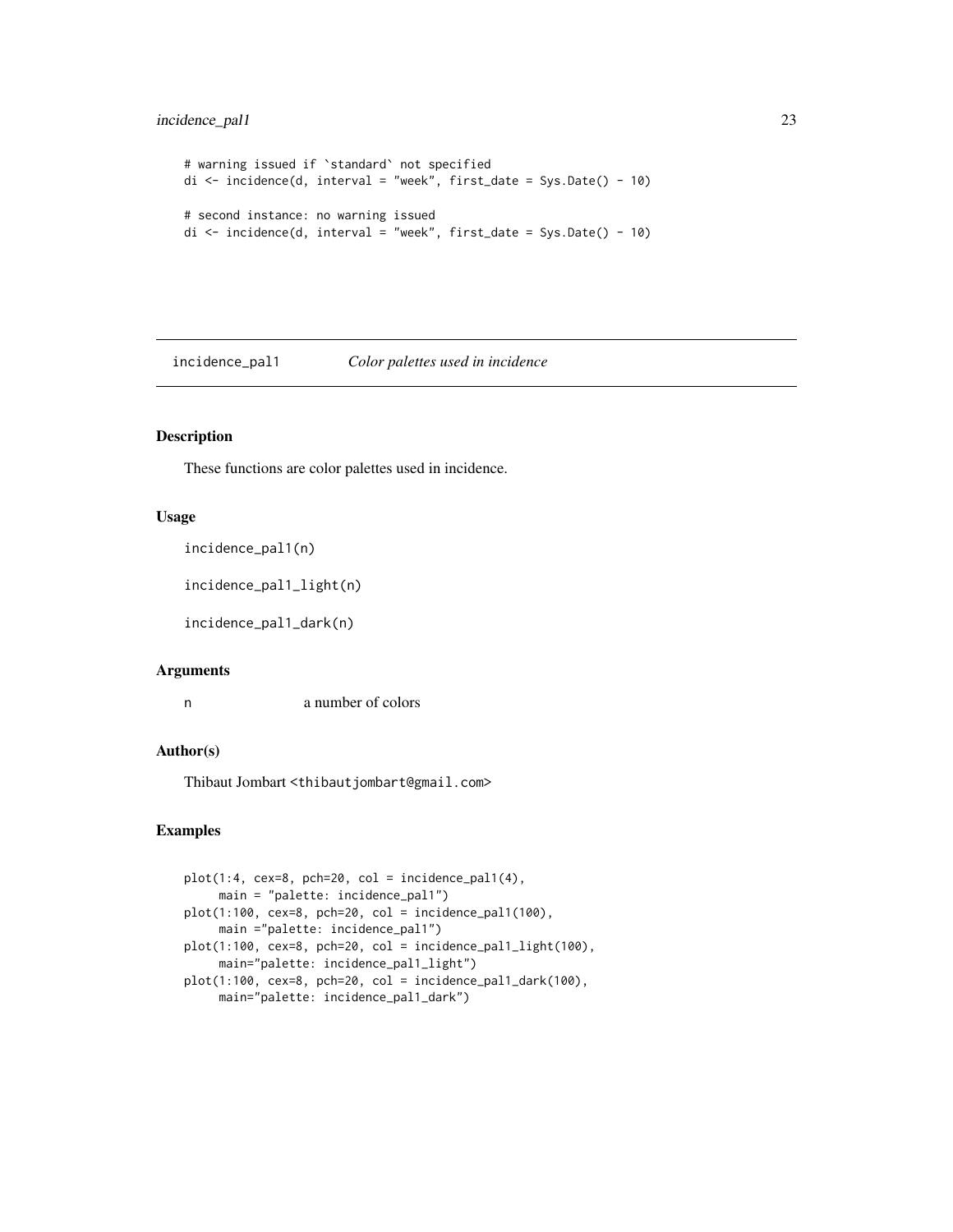#### <span id="page-23-0"></span>Description

This function is used to visualise the output of the [incidence\(\)](#page-17-1) function using the package ggplot2. #'

#### Usage

```
## S3 method for class 'incidence'
plot(x, ..., fit = NULL, stack = isnull(fit),color = "black", border = NA, col_pal = incidence_pal1,
  alpha = 0.7, xlab = '''', ylab = NULL,
  labels_week = !is.null(x$weeks), labels_iso = !is.null(x$isoweeks),
  show_cases = FALSE, n_breaks = 6)add_incidence_fit(p, x, col_pal = incidence_pal1)
## S3 method for class 'incidence_fit'
plot(x, \ldots)## S3 method for class 'incidence_fit_list'
plot(x, \ldots)scale_x_incidence(x, n_breaks = 6, labels_week = TRUE, ...)make_breaks(x, n_breaks = 6L, labels_week = TRUE)
```
#### Arguments

| X          | An incidence object, generated by the function incidence().                                                                                                                                     |
|------------|-------------------------------------------------------------------------------------------------------------------------------------------------------------------------------------------------|
| $\ddots$ . | arguments passed to ggplot2::scale_x_date(), ggplot2::scale_x_datetime(),<br>or $ggplot2$ : $scale_x_{continuous$ (), depending on how the \$date element is<br>stored in the incidence object. |
| fit        | An 'incidence fit' object as returned by $fit()$ .                                                                                                                                              |
| stack      | A logical indicating if bars of multiple groups should be stacked, or displayed<br>side-by-side.                                                                                                |
| color      | The color to be used for the filling of the bars; NA for invisible bars; defaults to<br>"black".                                                                                                |
| border     | The color to be used for the borders of the bars; NA for invisible borders; de-<br>faults to NA.                                                                                                |
| col_pal    | The color palette to be used for the groups; defaults to incidence pall. See<br>incidence_pal1() for other palettes implemented in incidence.                                                   |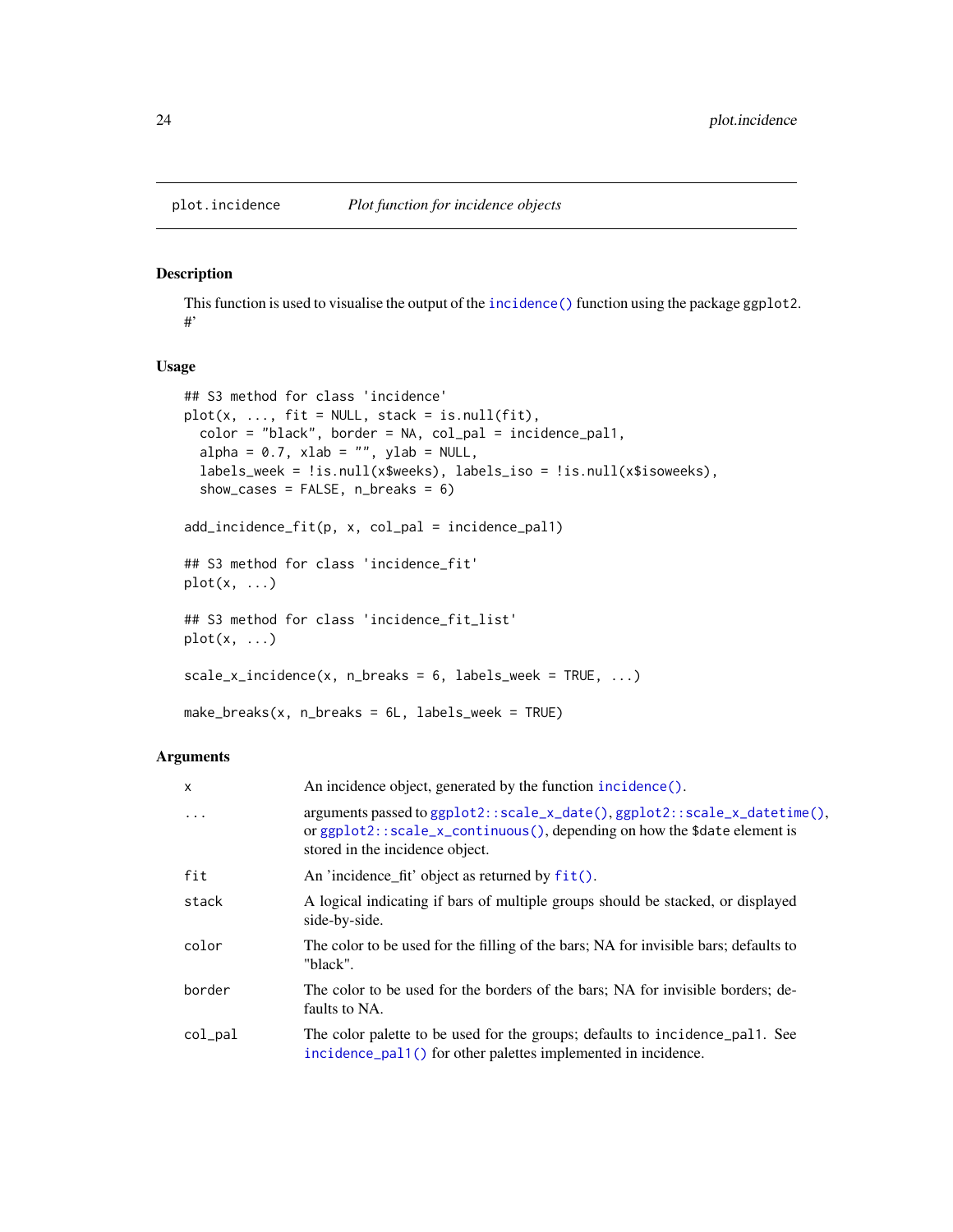#### <span id="page-24-0"></span>plot.incidence 25

| alpha       | The alpha level for color transparency, with 1 being fully opaque and 0 fully<br>transparent; defaults to 0.7.                                                                                                                                                      |
|-------------|---------------------------------------------------------------------------------------------------------------------------------------------------------------------------------------------------------------------------------------------------------------------|
| xlab        | The label to be used for the x-axis; empty by default.                                                                                                                                                                                                              |
| ylab        | The label to be used for the y-axis; by default, a label will be generated auto-<br>matically according to the time interval used in incidence computation.                                                                                                         |
| labels_week | a logical value indicating whether labels x axis tick marks are in week format<br>YYYY-Www when plotting weekly incidence; defaults to TRUE.                                                                                                                        |
| labels_iso  | (deprecated) This has been superceded by labels_iso. Previously: a logical<br>value indicating whether labels x axis tick marks are in ISO 8601 week format<br>yyyy-Www when plotting ISO week-based weekly incidence; defaults to be<br>TRUE.                      |
| show_cases  | if TRUE (default: FALSE), then each observation will be colored by a border. The<br>border defaults to a white border unless specified otherwise. This is normally<br>used outbreaks with a small number of cases. Note: this can only be used if<br>$stack = TRUE$ |
| n_breaks    | the ideal number of breaks to be used for the x-axis labeling                                                                                                                                                                                                       |
| p           | An existing incidence plot.                                                                                                                                                                                                                                         |

## Details

- plot() will visualise an incidence object using ggplot2
- make\_breaks() calculates breaks from an incidence object that always align with the bins and start on the first observed incidence.
- scale\_x\_incidence() produces and appropriate ggplot2 scale based on an incidence object.

## Value

- plot() a [ggplot2::ggplot\(\)](#page-0-0) object.
- make\_breaks() a two-element list. The "breaks" element will contain the evenly-spaced breaks as either dates or numbers and the "labels" element will contain either a vector of weeks OR a [ggplot2::waiver\(\)](#page-0-0) object.
- scale\_x\_incidence() a ggplot2 "ScaleContinuous" object.

## Author(s)

Thibaut Jombart <thibautjombart@gmail.com> Zhian N. Kamvar <zkamvar@gmail.com>

## See Also

The [incidence\(\)](#page-17-1) function to generate the 'incidence' objects.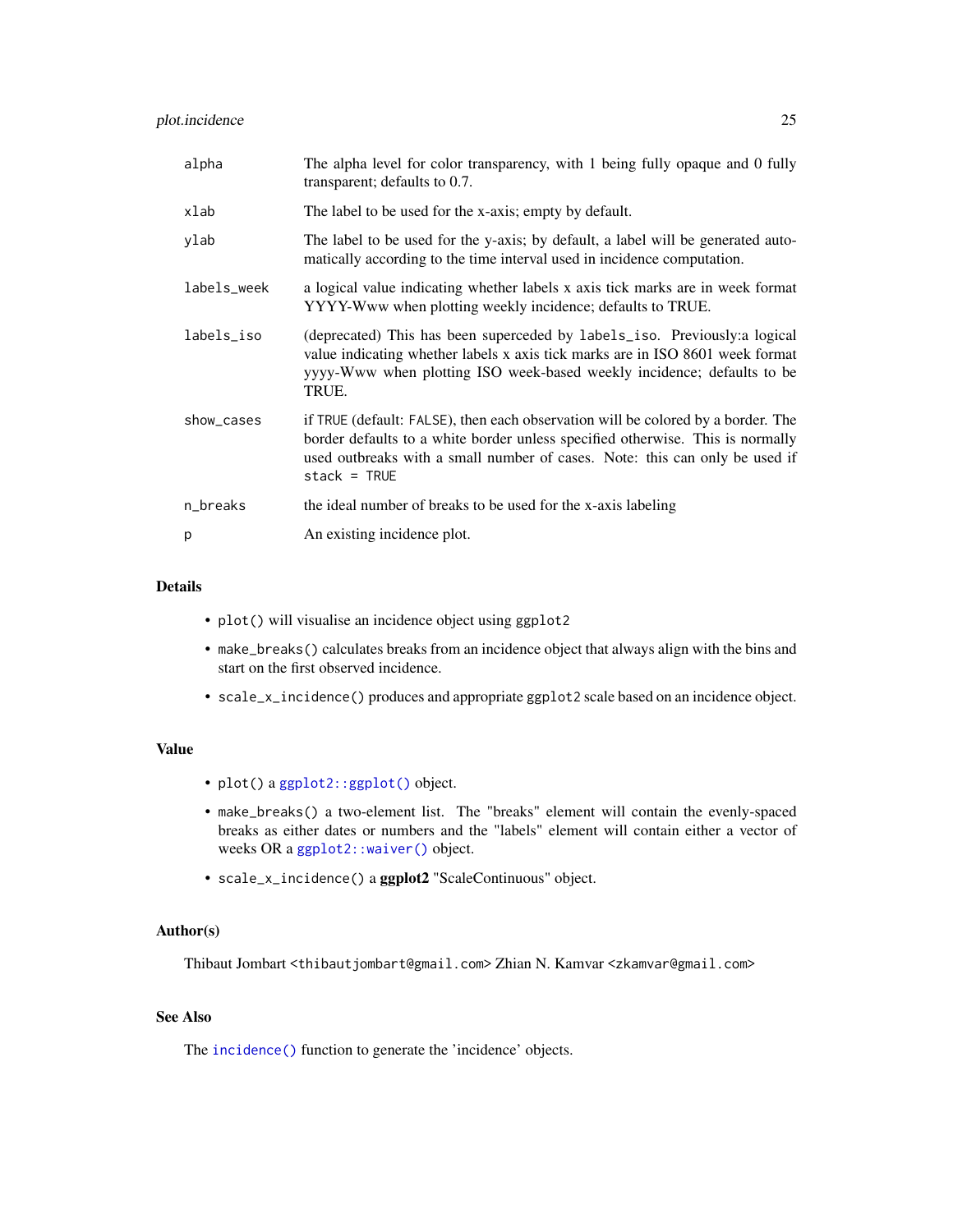```
if(require(outbreaks) && require(ggplot2)) { withAutoprint({
 onset <- outbreaks::ebola_sim$linelist$date_of_onset
 ## daily incidence
 inc <- incidence(onset)
 inc
 plot(inc)
 ## weekly incidence
 inc.week <- incidence(onset, interval = 7)
 inc.week
 plot(inc.week) # default to label x axis tick marks with isoweeks
 plot(inc.week, labels_week = FALSE) # label x axis tick marks with dates
 plot(inc.week, border = "white") # with visible border## use group information
 sex <- outbreaks::ebola_sim$linelist$gender
 inc.week.gender <- incidence(onset, interval = "1 epiweek", groups = sex)
 plot(inc.week.gender)
 plot(inc.week.gender, labels_week = FALSE)
 ## show individual cases at the beginning of the epidemic
 inc.week.8 <- subset(inc.week.gender, to = "2014-06-01")
 p \leq plot(inc.week.8, show\_cases = TRUE, border = "black")p
 ## update the range of the scale
 \lim <- c(min(get_dates(inc.week.8)) - 7*5,
           aweek::week2date("2014-W50", "Sunday"))
 lim
 p + scale_x_incidence(inc.week.gender, limits = lim)
 ## customize plot with ggplot2
 plot(inc.week.8, show\_cases = TRUE, border = "black") +theme_classic(base_size = 16) +
    theme(axis.text.x = element_text(angle = 90, hjust = 1, vjust = 0.5))
 ## adding fit
 fit <- fit_optim_split(inc.week.gender)$fit
 plot(inc.week.gender, fit = fit)
 plot(inc.week.gender, fit = fit, labels_week = FALSE)
})}
```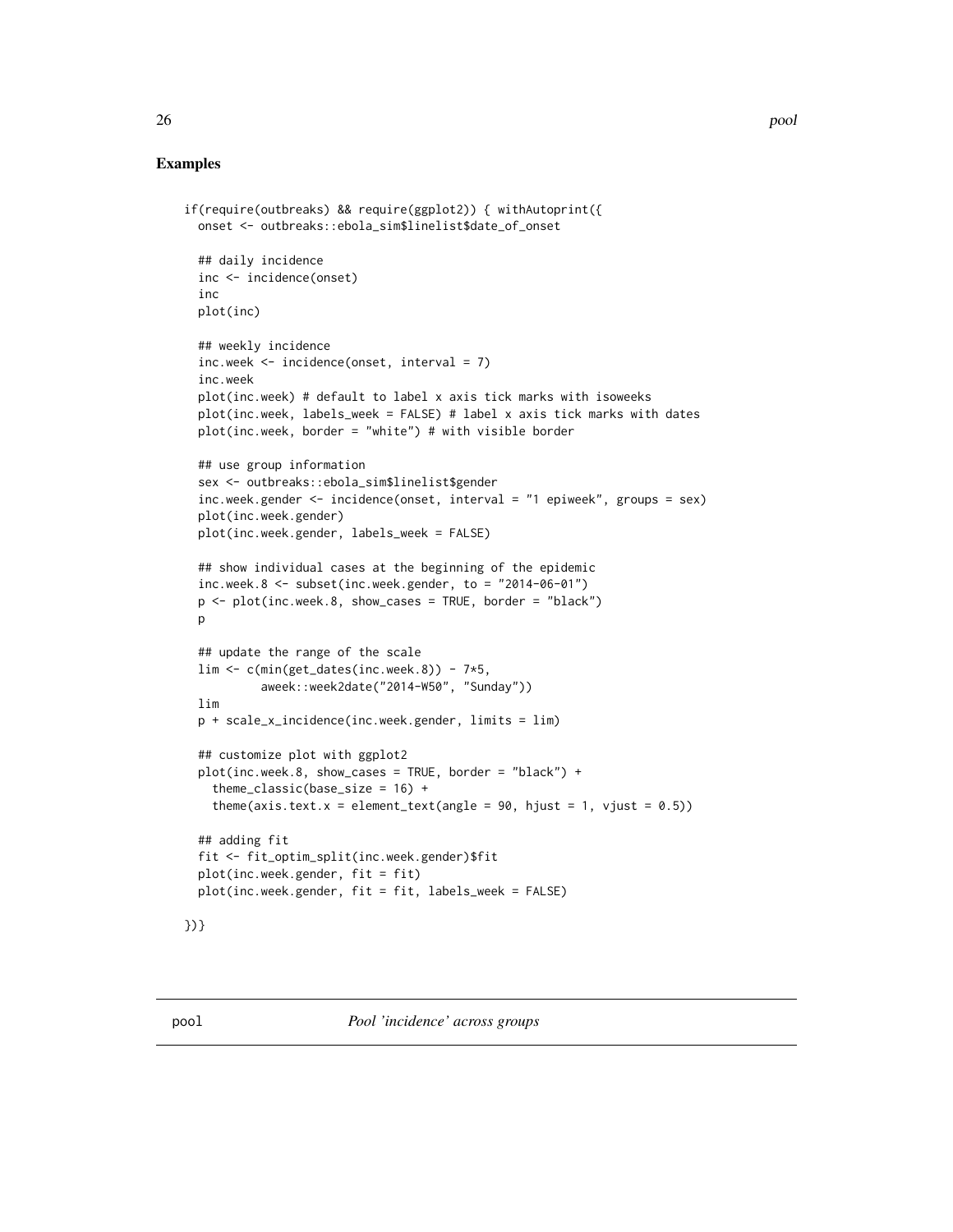## <span id="page-26-0"></span>subset.incidence 27

#### Description

This function pools incidence across all groups of an incidence object. The resulting [incidence\(\)](#page-17-1) object will contains counts summed over all groups present in the input.

#### Usage

pool(x)

#### Arguments

x An 'incidence' object.

#### Author(s)

Thibaut Jombart <thibautjombart@gmail.com>

## See Also

The [incidence\(\)](#page-17-1) function to generate the 'incidence' objects.

#### Examples

```
dat <- as.integer(c(0,1,2,2,3,5,7))
group \leq factor(c(1, 2, 3, 3, 3, 3, 1))
i <- incidence(dat, groups = group)
i
i$counts
## pool all groups
pool(i)
pool(i)$counts
## pool only groups 1 and 3
pool(i[,c(1,3)])
pool(i[,c(1,3)])$counts
```
subset.incidence *Subsetting 'incidence' objects*

#### Description

Two functions can be used to subset incidence objects. The function subset permits to retain dates within a specified range and, optionally, specific groups. The operator "[" can be used as for matrices, using the syntax  $x[i, j]$  where 'i' is a subset of dates, and 'j' is a subset of groups.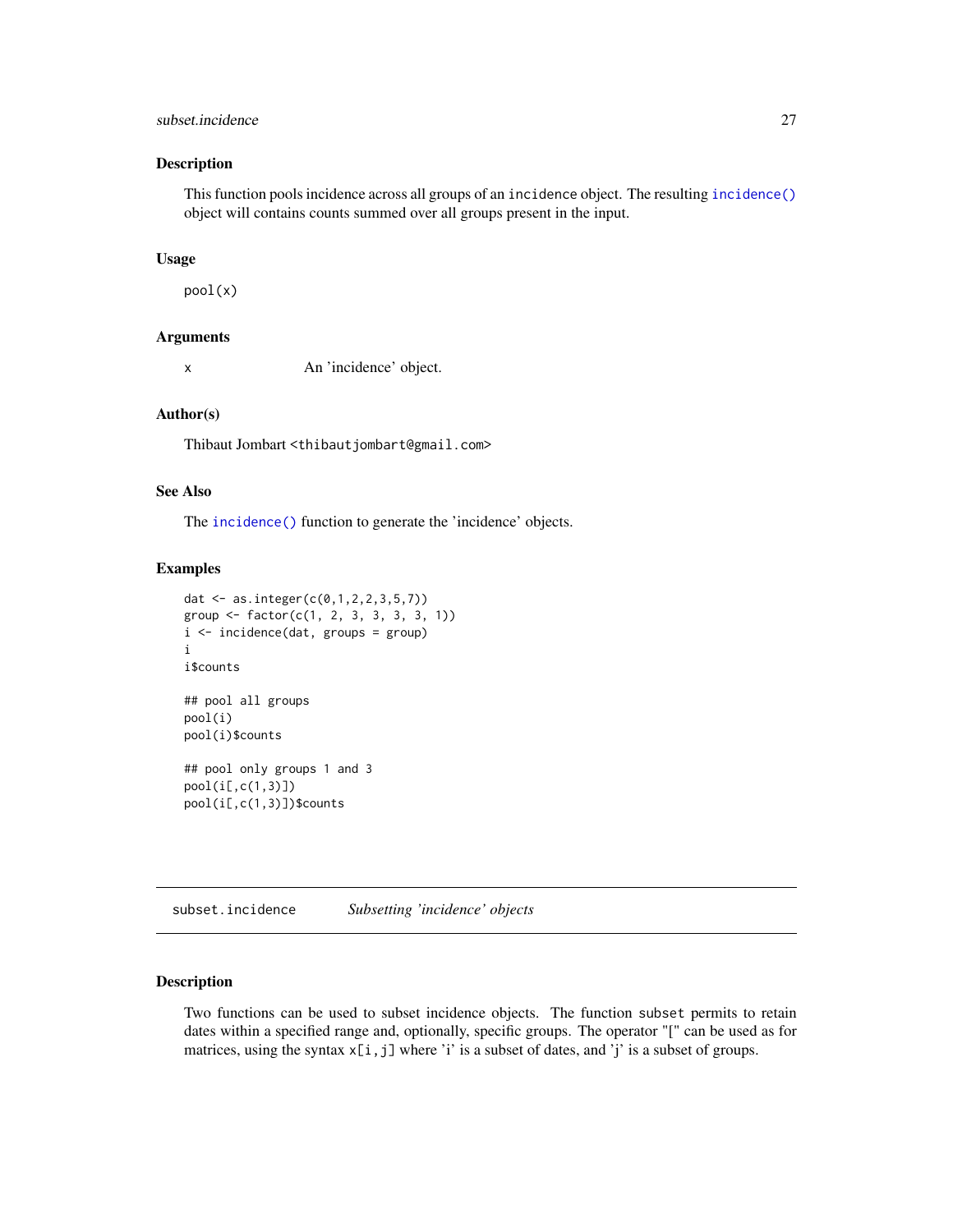## <span id="page-27-0"></span>Usage

```
## S3 method for class 'incidence'
subset(x, ..., from = min(x$dates)),to = max(x$dates), groups = TRUE)## S3 method for class 'incidence'
x[i, j]
```
## Arguments

| x        | An incidence object, generated by the function incidence().                          |
|----------|--------------------------------------------------------------------------------------|
| $\ddots$ | Further arguments passed to other methods (not used).                                |
| from     | The starting date; data strictly before this date are discarded.                     |
| to       | The ending date; data strictly after this date are discarded.                        |
| groups   | (optional) The groups to retained, indicated as subsets of the columns of x\$counts. |
| i        | a subset of dates to retain                                                          |
| j        | a subset of groups to retain                                                         |

## Author(s)

Thibaut Jombart <thibautjombart@gmail.com>

## See Also

The [incidence\(\)](#page-17-1) function to generate the 'incidence' objects.

```
## example using simulated dataset
if(require(outbreaks)) { withAutoprint({
 onset <- ebola_sim$linelist$date_of_onset
  ## weekly incidence
  inc <- incidence(onset, interval = 7)
  inc
  inc[1:10] # first 10 weeks
  plot(inc[1:10])
  inc[-c(11:15)] # remove weeks 11-15
  plot(inc[-c(11:15)])
})}
```